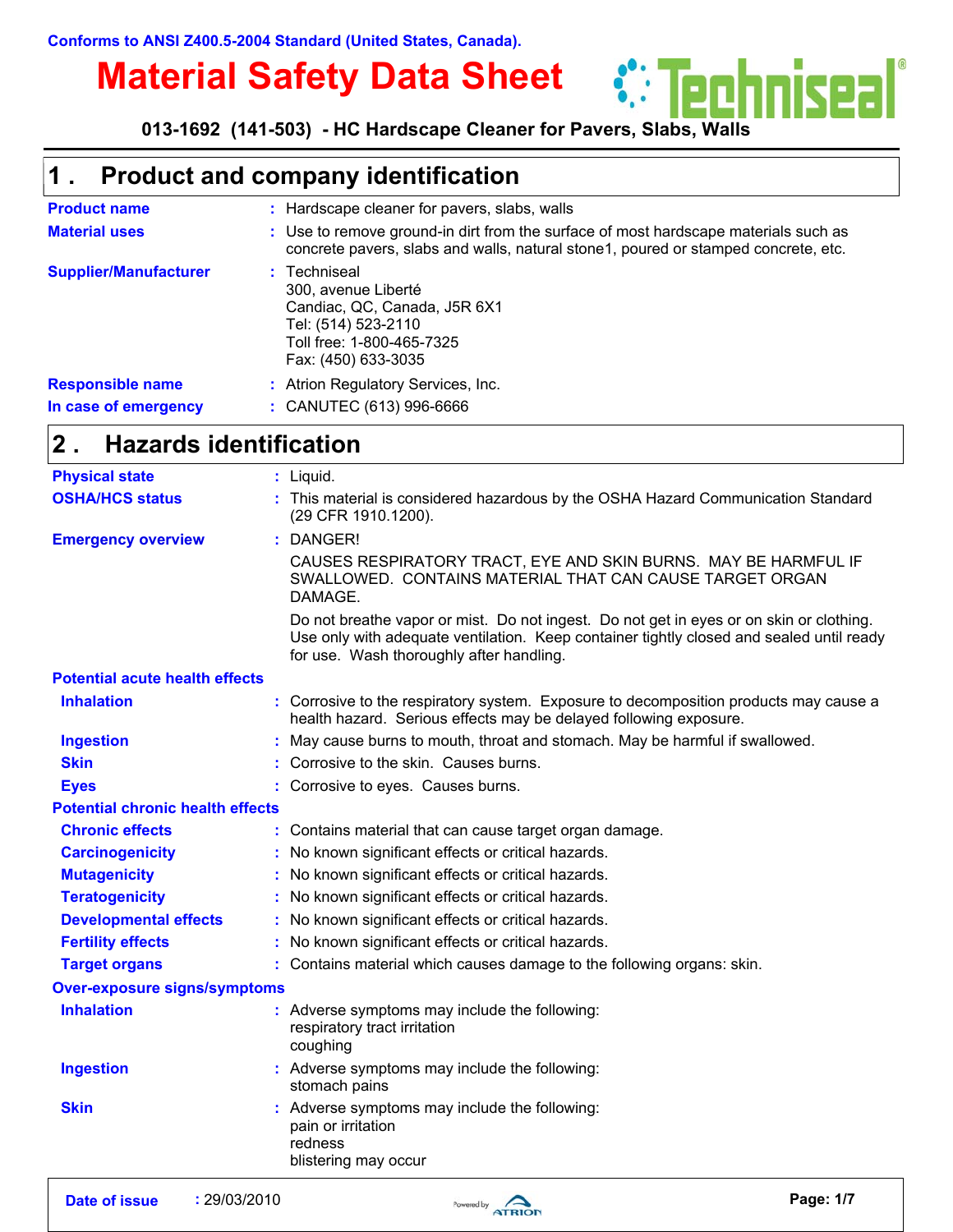

### **2 . Hazards identification**

| <b>Eyes</b> | : Adverse symptoms may include the following:<br>pain |
|-------------|-------------------------------------------------------|
|             | watering<br>redness                                   |
|             |                                                       |

### **Medical conditions aggravated by over-**

Pre-existing disorders involving any target organs mentioned in this MSDS as being at risk **:** may be aggravated by over-exposure to this product.

### **exposure**

**See toxicological information (section 11)**

### **3 . Composition/information on ingredients**

|                                   | <b>United States</b>       |                      |
|-----------------------------------|----------------------------|----------------------|
| <b>Name</b>                       | <b>CAS number</b>          | $\%$                 |
| Sulphamidic acid<br>Glycolic acid | 5329-14-6<br>$79 - 14 - 1$ | $10 - 30$<br>$1 - 5$ |
|                                   | <b>Canada</b>              |                      |
| <b>Name</b>                       | <b>CAS number</b>          | $\frac{9}{6}$        |
| Sulphamidic acid                  | 5329-14-6                  | $10 - 30$            |
| Glycolic acid                     | $79 - 14 - 1$              | $1 - 5$              |

**There are no additional ingredients present which, within the current knowledge of the supplier and in the concentrations applicable, are classified as hazardous to health or the environment and hence require reporting in this section.**

#### **First aid measures 4 .**

| <b>Eye contact</b>                | : Check for and remove any contact lenses. In case of contact, immediately flush eyes with<br>plenty of water for at least 20 minutes. Get medical attention immediately.                                                                                                                                                                                                                                       |
|-----------------------------------|-----------------------------------------------------------------------------------------------------------------------------------------------------------------------------------------------------------------------------------------------------------------------------------------------------------------------------------------------------------------------------------------------------------------|
| <b>Skin contact</b>               | : In case of contact, immediately flush skin with plenty of water for at least 20 minutes. Get<br>medical attention immediately.                                                                                                                                                                                                                                                                                |
| <b>Inhalation</b>                 | : If inhaled, remove to fresh air. If not breathing, give artificial respiration. If breathing is<br>difficult, give oxygen. Get medical attention immediately.                                                                                                                                                                                                                                                 |
| <b>Ingestion</b>                  | : Do not induce vomiting. Never give anything by mouth to an unconscious person. Get<br>medical attention immediately.                                                                                                                                                                                                                                                                                          |
| <b>Protection of first-aiders</b> | : No action shall be taken involving any personal risk or without suitable training. If it is<br>suspected that fumes are still present, the rescuer should wear an appropriate mask or<br>self-contained breathing apparatus. It may be dangerous to the person providing aid to<br>give mouth-to-mouth resuscitation. Wash contaminated clothing thoroughly with water<br>before removing it, or wear gloves. |
| <b>Notes to physician</b>         | : In case of inhalation of decomposition products in a fire, symptoms may be delayed. The<br>exposed person may need to be kept under medical surveillance for 48 hours.                                                                                                                                                                                                                                        |

#### **Fire-fighting measures 5 .**

| <b>Flammability of the product</b> | : Not flammable.                                                |
|------------------------------------|-----------------------------------------------------------------|
| <b>Extinguishing media</b>         |                                                                 |
| <b>Suitable</b>                    | : Use an extinguishing agent suitable for the surrounding fire. |
| <b>Not suitable</b>                | : None known.                                                   |

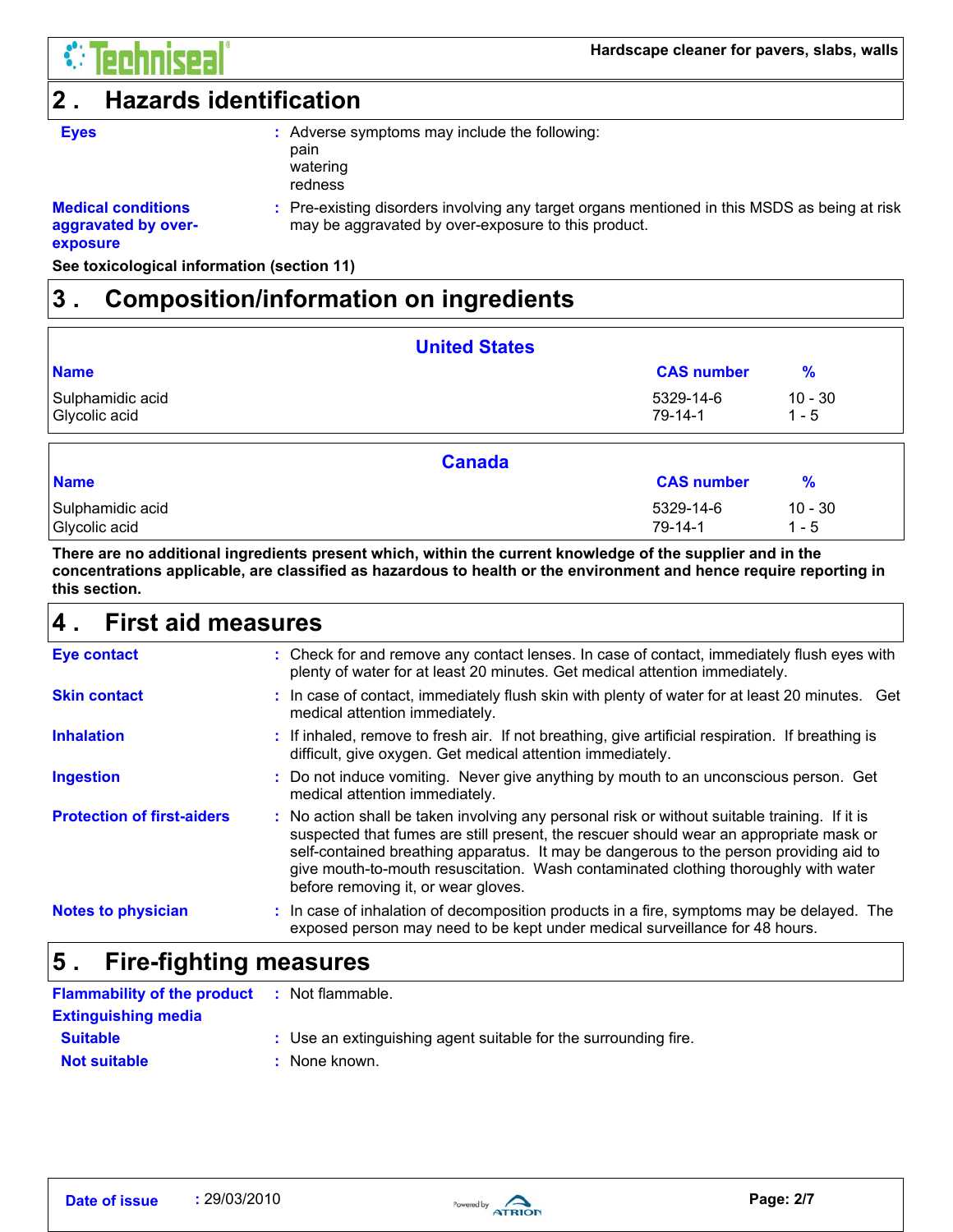

### **5 . Fire-fighting measures**

| <b>Hazardous thermal</b><br>decomposition products | : Decomposition products may include the following materials:<br>carbon dioxide<br>carbon monoxide<br>nitrogen oxides<br>sulfur oxides |
|----------------------------------------------------|----------------------------------------------------------------------------------------------------------------------------------------|
|                                                    |                                                                                                                                        |

#### **Special protective equipment for fire-fighters** Fire-fighters should wear appropriate protective equipment and self-contained breathing **:** apparatus (SCBA) with a full face-piece operated in positive pressure mode.

#### **Accidental release measures 6 .**

| <b>Personal precautions</b>      | : No action shall be taken involving any personal risk or without suitable training. Evacuate<br>surrounding areas. Keep unnecessary and unprotected personnel from entering. Do not<br>touch or walk through spilled material. Do not breathe vapor or mist. Provide adequate<br>ventilation. Wear appropriate respirator when ventilation is inadequate. Put on<br>appropriate personal protective equipment (see section 8).                                                                                                                                                                                                                                                                              |
|----------------------------------|--------------------------------------------------------------------------------------------------------------------------------------------------------------------------------------------------------------------------------------------------------------------------------------------------------------------------------------------------------------------------------------------------------------------------------------------------------------------------------------------------------------------------------------------------------------------------------------------------------------------------------------------------------------------------------------------------------------|
| <b>Environmental precautions</b> | : Avoid dispersal of spilled material and runoff and contact with soil, waterways, drains and<br>sewers. Inform the relevant authorities if the product has caused environmental pollution<br>(sewers, waterways, soil or air).                                                                                                                                                                                                                                                                                                                                                                                                                                                                              |
| <b>Methods for cleaning up</b>   |                                                                                                                                                                                                                                                                                                                                                                                                                                                                                                                                                                                                                                                                                                              |
| <b>Small spill</b>               | : Stop leak if without risk. Move containers from spill area. Dilute with water and mop up if<br>water-soluble or absorb with an inert dry material and place in an appropriate waste<br>disposal container. Dispose of via a licensed waste disposal contractor.                                                                                                                                                                                                                                                                                                                                                                                                                                            |
| <b>Large spill</b>               | : Stop leak if without risk. Move containers from spill area. Approach release from upwind.<br>Prevent entry into sewers, water courses, basements or confined areas. Wash spillages<br>into an effluent treatment plant or proceed as follows. Contain and collect spillage with<br>non-combustible, absorbent material e.g. sand, earth, vermiculite or diatomaceous earth<br>and place in container for disposal according to local regulations (see section 13).<br>Dispose of via a licensed waste disposal contractor. Contaminated absorbent material<br>may pose the same hazard as the spilled product. Note: see section 1 for emergency<br>contact information and section 13 for waste disposal. |

#### **Handling and storage 7 .**

**Handling**

Put on appropriate personal protective equipment (see section 8). Eating, drinking and **:** smoking should be prohibited in areas where this material is handled, stored and processed. Workers should wash hands and face before eating, drinking and smoking. Do not get in eyes or on skin or clothing. Do not breathe vapor or mist. Do not ingest. Use only with adequate ventilation. Wear appropriate respirator when ventilation is inadequate. Keep in the original container or an approved alternative made from a compatible material, kept tightly closed when not in use. Empty containers retain product residue and can be hazardous. Do not reuse container.

**Storage**

Store in accordance with local regulations. Store in original container protected from **:** direct sunlight in a dry, cool and well-ventilated area, away from incompatible materials (see section 10) and food and drink. Keep container tightly closed and sealed until ready for use. Containers that have been opened must be carefully resealed and kept upright to prevent leakage. Do not store in unlabeled containers. Use appropriate containment to avoid environmental contamination.

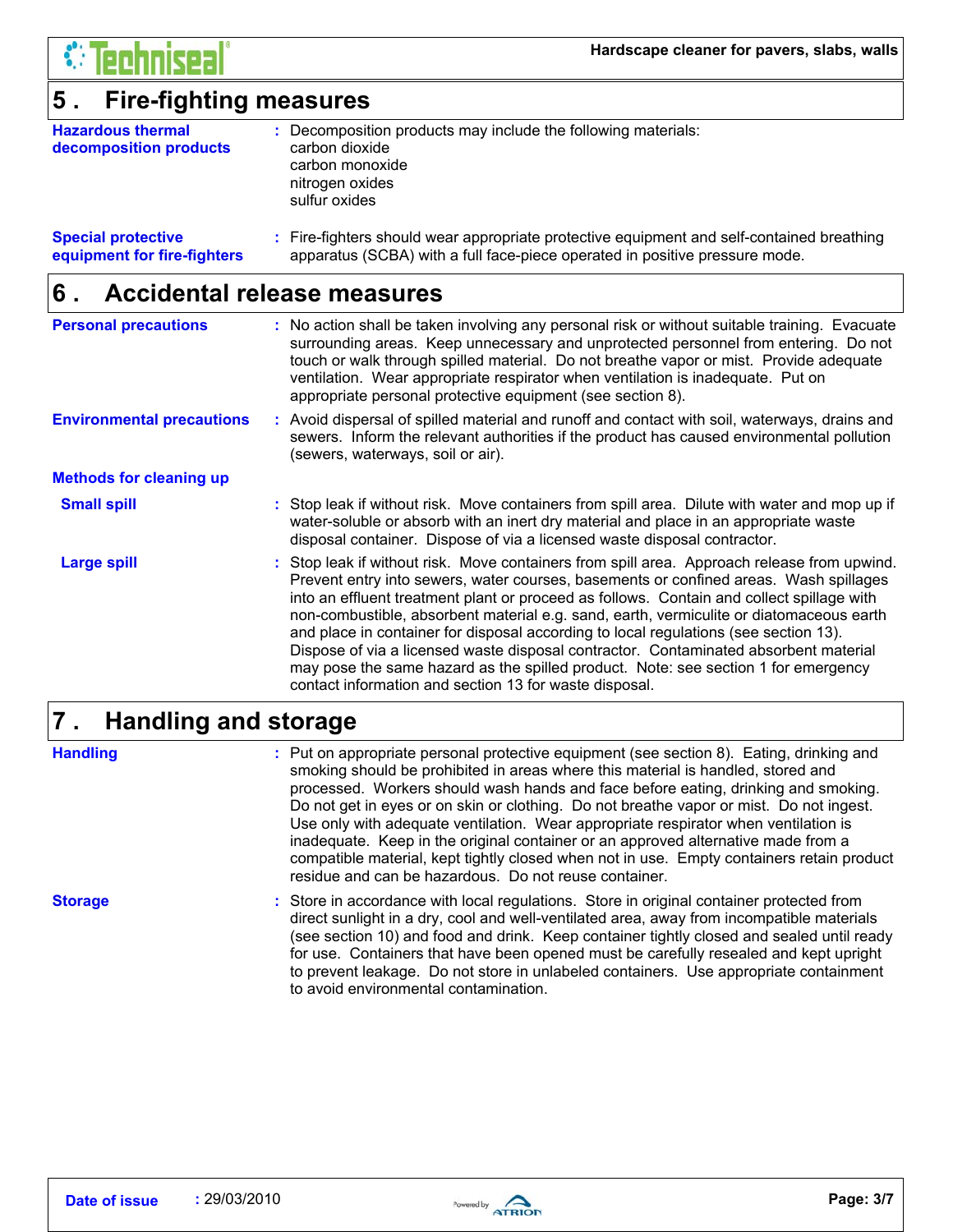

#### **Exposure controls/personal protection 8 .**

### **Consult local authorities for acceptable exposure limits.**

| <b>Recommended monitoring</b><br><b>procedures</b>   | : If this product contains ingredients with exposure limits, personal, workplace atmosphere<br>or biological monitoring may be required to determine the effectiveness of the ventilation<br>or other control measures and/or the necessity to use respiratory protective equipment.                                                                                                              |
|------------------------------------------------------|---------------------------------------------------------------------------------------------------------------------------------------------------------------------------------------------------------------------------------------------------------------------------------------------------------------------------------------------------------------------------------------------------|
| <b>Engineering measures</b>                          | : Use only with adequate ventilation. If user operations generate dust, fumes, gas, vapor or<br>mist, use process enclosures, local exhaust ventilation or other engineering controls to<br>keep worker exposure to airborne contaminants below any recommended or statutory<br>limits.                                                                                                           |
| <b>Hygiene measures</b>                              | : Wash hands, forearms and face thoroughly after handling chemical products, before<br>eating, smoking and using the lavatory and at the end of the working period. Appropriate<br>techniques should be used to remove potentially contaminated clothing. Wash<br>contaminated clothing before reusing. Ensure that eyewash stations and safety showers<br>are close to the workstation location. |
| <b>Personal protection</b>                           |                                                                                                                                                                                                                                                                                                                                                                                                   |
| <b>Eyes</b>                                          | $:$ Face shield.                                                                                                                                                                                                                                                                                                                                                                                  |
| <b>Skin</b>                                          | Synthetic apron.                                                                                                                                                                                                                                                                                                                                                                                  |
| <b>Respiratory</b>                                   | : Use a properly fitted, air-purifying or supplied air respirator complying with an approved<br>standard if a risk assessment indicates this is necessary. Respirator selection must be<br>based on known or anticipated exposure levels, the hazards of the product and the safe<br>working limits of the selected respirator.                                                                   |
| <b>Hands</b>                                         | Nitrile gloves.                                                                                                                                                                                                                                                                                                                                                                                   |
| <b>Personal protective</b><br>equipment (Pictograms) |                                                                                                                                                                                                                                                                                                                                                                                                   |
| <b>HMIS Code/Personal</b><br>protective equipment    | D                                                                                                                                                                                                                                                                                                                                                                                                 |
| <b>Environmental exposure</b><br><b>controls</b>     | Emissions from ventilation or work process equipment should be checked to ensure they<br>comply with the requirements of environmental protection legislation. In some cases,<br>fume scrubbers, filters or engineering modifications to the process equipment will be<br>necessary to reduce emissions to acceptable levels.                                                                     |

#### **Physical and chemical properties 9 .**

| <b>Physical state</b> | : Liquid.                   |
|-----------------------|-----------------------------|
| рH                    | $: 1.1$ [Conc. (% w/w): 1%] |
| <b>Solubility</b>     | : Miscible in water.        |

### **Stability and reactivity 10 .**

| <b>Stability</b>                           | : The product is stable.                                                                                  |
|--------------------------------------------|-----------------------------------------------------------------------------------------------------------|
| <b>Hazardous polymerization</b>            | : Under normal conditions of storage and use, hazardous polymerization will not occur.                    |
| <b>Conditions to avoid</b>                 | : No specific data.                                                                                       |
| <b>Materials to avoid</b>                  | : Reactive or incompatible with the following materials: oxidizing materials and alkalis.                 |
| <b>Hazardous decomposition</b><br>products | : Under normal conditions of storage and use, hazardous decomposition products should<br>not be produced. |

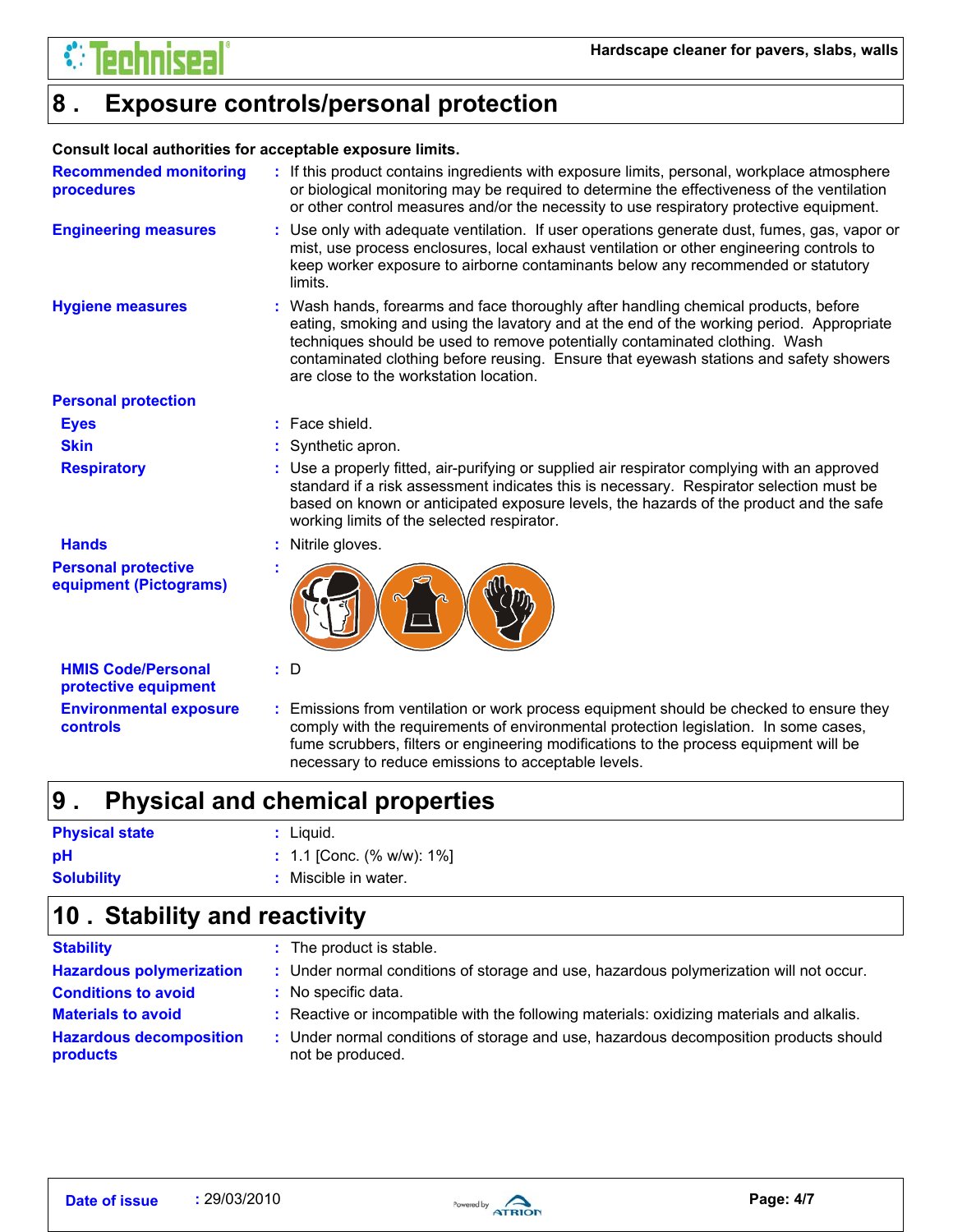### **11 . Toxicological information**

| <b>Acute toxicity</b>          |                                        |                |                                                                   |                                                                                       |                          |
|--------------------------------|----------------------------------------|----------------|-------------------------------------------------------------------|---------------------------------------------------------------------------------------|--------------------------|
| <b>Product/ingredient name</b> |                                        | <b>Species</b> | <b>Dose</b>                                                       | <b>Result</b>                                                                         | <b>Exposure</b>          |
| Sulphamidic acid               |                                        | Rat            | 3160 mg/kg                                                        | LD50 Oral                                                                             | $\overline{\phantom{0}}$ |
|                                |                                        | Rat            | 100 mg/kg                                                         | LDLo Intraperitoneal                                                                  | $\overline{\phantom{a}}$ |
| Glycolic acid                  |                                        | Rat            | 1950 mg/kg                                                        | LD50 Oral                                                                             | -                        |
| <b>Inhalation</b>              |                                        |                | health hazard. Serious effects may be delayed following exposure. | : Corrosive to the respiratory system. Exposure to decomposition products may cause a |                          |
| <b>Ingestion</b>               |                                        |                |                                                                   | : May cause burns to mouth, throat and stomach. May be harmful if swallowed.          |                          |
| <b>Skin</b>                    | : Corrosive to the skin. Causes burns. |                |                                                                   |                                                                                       |                          |
| <b>Eyes</b>                    | : Corrosive to eyes. Causes burns.     |                |                                                                   |                                                                                       |                          |

### **Ecological information 12 .**

**Environmental effects** : No known significant effects or critical hazards.

| <b>Aquatic ecotoxicity</b>                         |                                |                                         |                                                                          |
|----------------------------------------------------|--------------------------------|-----------------------------------------|--------------------------------------------------------------------------|
| <b>Product/ingredient name</b><br>Sulphamidic acid | <b>Species</b><br>Fish<br>Fish | <b>Exposure</b><br>96 hours<br>96 hours | <b>Result</b><br>Acute LC50 70300 to 84000 ug/L<br>Acute LC50 14200 ug/L |

### **Disposal considerations 13 .**

**Waste disposal**

The generation of waste should be avoided or minimized wherever possible. Empty **:** containers or liners may retain some product residues. This material and its container must be disposed of in a safe way. Dispose of surplus and non-recyclable products via a licensed waste disposal contractor. Disposal of this product, solutions and any byproducts should at all times comply with the requirements of environmental protection and waste disposal legislation and any regional local authority requirements. Avoid dispersal of spilled material and runoff and contact with soil, waterways, drains and sewers.

**Disposal should be in accordance with applicable regional, national and local laws and regulations. Refer to Section 7: HANDLING AND STORAGE and Section 8: EXPOSURE CONTROLS/PERSONAL PROTECTION for additional handling information and protection of employees.**

### **Transport information 14 .**

| <b>AERG</b>                      | : 153            |                                                                              |                |                |                            |                                  |
|----------------------------------|------------------|------------------------------------------------------------------------------|----------------|----------------|----------------------------|----------------------------------|
| <b>Regulatory</b><br>information | <b>UN number</b> | <b>Proper shipping</b><br>name                                               | <b>Classes</b> | PG*            | <b>Label</b>               | <b>Additional</b><br>information |
| <b>DOT Classification</b>        | <b>UN3265</b>    | <b>CORROSIVE LIQUID,</b><br>ACIDIC, ORGANIC,<br>N.O.S. (Sulphamidic<br>acid) | 8              | III            | کے گئے<br><b>CORROSIVE</b> |                                  |
| <b>TDG Classification</b>        | <b>UN3265</b>    | <b>CORROSIVE LIQUID,</b><br>ACIDIC, ORGANIC,<br>N.O.S. (Sulphamidic<br>acid) | 8              | III            | <u>교수</u>                  |                                  |
| <b>IMDG Class</b>                | <b>UN3265</b>    | <b>CORROSIVE LIQUID,</b><br>ACIDIC, ORGANIC,<br>N.O.S. (Sulphamidic<br>acid) | 8              | $\mathbf{III}$ | يخمينه                     |                                  |
|                                  |                  |                                                                              |                |                |                            |                                  |

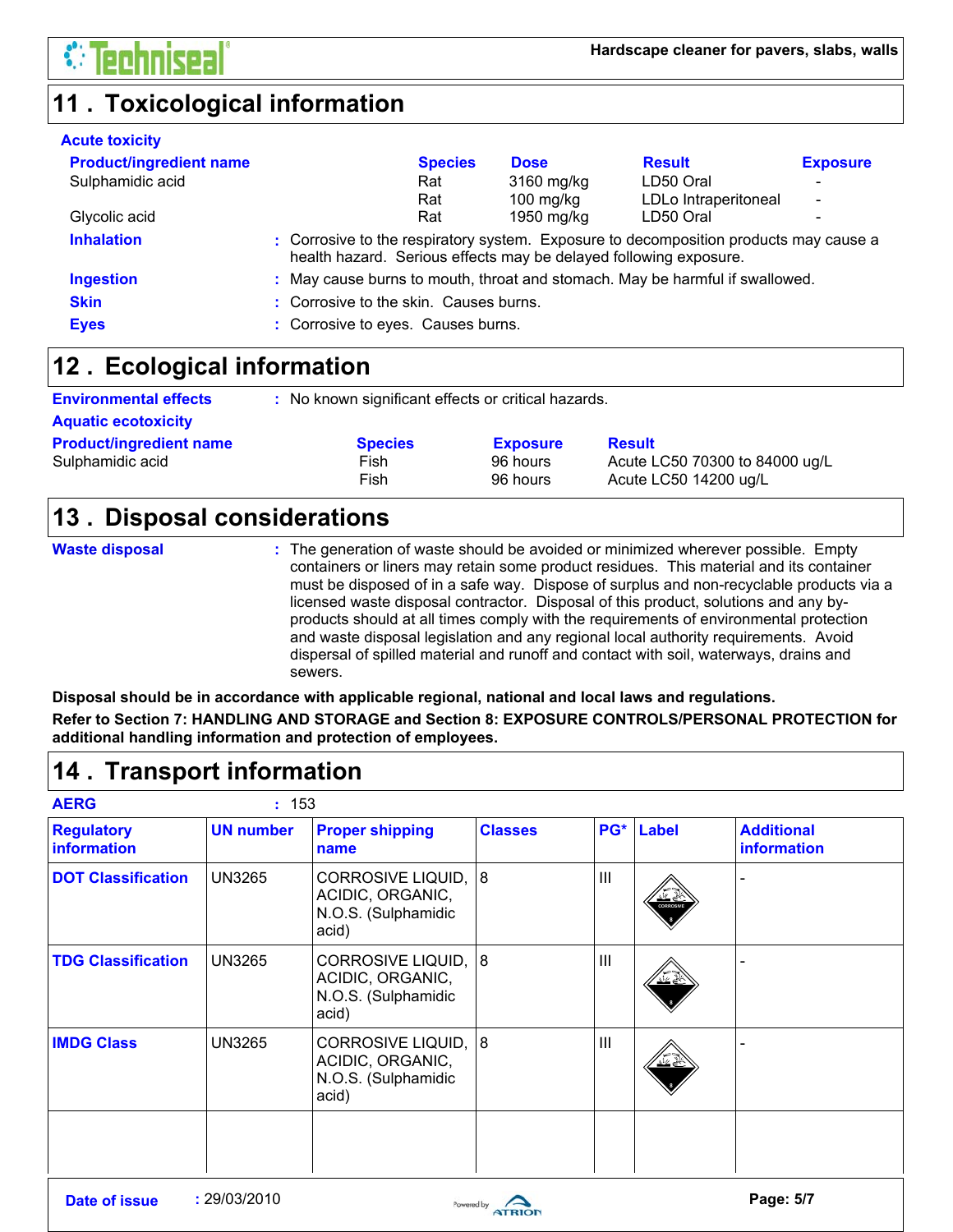

### **14 . Transport information**

| <b>IATA-DGR Class</b> | UN3265 | CORROSIVE LIQUID, 8<br>ACIDIC, ORGANIC,<br>N.O.S. (Sulphamidic<br>acid) |  | Ш | ノーーハ<br>″ <del>≝</del> €`<br>$\ddot{\mathbf{v}}$ |  |
|-----------------------|--------|-------------------------------------------------------------------------|--|---|--------------------------------------------------|--|
|-----------------------|--------|-------------------------------------------------------------------------|--|---|--------------------------------------------------|--|

PG\* : Packing group

### **Regulatory information 15 .**

| <b>United States</b>                 |                                                                                                                                                                                                                                                                                                                                                                                                                                                                                                                                                                                                                                                                                                                                                                                                                                                                                                                                                                                                                                                                                                                                                                                                                                                                                                                                 |
|--------------------------------------|---------------------------------------------------------------------------------------------------------------------------------------------------------------------------------------------------------------------------------------------------------------------------------------------------------------------------------------------------------------------------------------------------------------------------------------------------------------------------------------------------------------------------------------------------------------------------------------------------------------------------------------------------------------------------------------------------------------------------------------------------------------------------------------------------------------------------------------------------------------------------------------------------------------------------------------------------------------------------------------------------------------------------------------------------------------------------------------------------------------------------------------------------------------------------------------------------------------------------------------------------------------------------------------------------------------------------------|
| <b>HCS Classification</b>            | : Corrosive material<br>Target organ effects                                                                                                                                                                                                                                                                                                                                                                                                                                                                                                                                                                                                                                                                                                                                                                                                                                                                                                                                                                                                                                                                                                                                                                                                                                                                                    |
| <b>U.S. Federal regulations</b>      | : United States inventory (TSCA 8b): All components are listed or exempted.                                                                                                                                                                                                                                                                                                                                                                                                                                                                                                                                                                                                                                                                                                                                                                                                                                                                                                                                                                                                                                                                                                                                                                                                                                                     |
|                                      | SARA 302/304/311/312 extremely hazardous substances: No products were found.<br>SARA 302/304 emergency planning and notification: No products were found.<br>SARA 302/304/311/312 hazardous chemicals: Sulphamidic acid; Glycolic acid<br>SARA 311/312 MSDS distribution - chemical inventory - hazard identification<br>Sulphamidic acid: Immediate (acute) health hazard; Glycolic acid: Immediate (acute)<br>health hazard                                                                                                                                                                                                                                                                                                                                                                                                                                                                                                                                                                                                                                                                                                                                                                                                                                                                                                   |
|                                      | Clean Water Act (CWA) 307: No products were found.                                                                                                                                                                                                                                                                                                                                                                                                                                                                                                                                                                                                                                                                                                                                                                                                                                                                                                                                                                                                                                                                                                                                                                                                                                                                              |
|                                      | Clean Water Act (CWA) 311: No products were found.                                                                                                                                                                                                                                                                                                                                                                                                                                                                                                                                                                                                                                                                                                                                                                                                                                                                                                                                                                                                                                                                                                                                                                                                                                                                              |
|                                      | Clean Air Act (CAA) 112 accidental release prevention No products were found.                                                                                                                                                                                                                                                                                                                                                                                                                                                                                                                                                                                                                                                                                                                                                                                                                                                                                                                                                                                                                                                                                                                                                                                                                                                   |
|                                      | Clean Air Act (CAA) 112 regulated flammable substances No products were found.                                                                                                                                                                                                                                                                                                                                                                                                                                                                                                                                                                                                                                                                                                                                                                                                                                                                                                                                                                                                                                                                                                                                                                                                                                                  |
|                                      | Clean Air Act (CAA) 112 regulated toxic substances No products were found.                                                                                                                                                                                                                                                                                                                                                                                                                                                                                                                                                                                                                                                                                                                                                                                                                                                                                                                                                                                                                                                                                                                                                                                                                                                      |
| <b>State regulations</b>             | Connecticut Carcinogen Reporting: None of the components are listed.<br>Connecticut Hazardous Material Survey: None of the components are listed.<br>Florida substances: None of the components are listed.<br>Illinois Chemical Safety Act: None of the components are listed.<br>Illinois Toxic Substances Disclosure to Employee Act: None of the components are<br>listed.<br>Louisiana Reporting: None of the components are listed.<br>Louisiana Spill: None of the components are listed.<br>Massachusetts Spill: None of the components are listed.<br>Massachusetts Substances: None of the components are listed.<br>Michigan Critical Material: None of the components are listed.<br>Minnesota Hazardous Substances: None of the components are listed.<br>New Jersey Hazardous Substances: The following components are listed: Sulphamidic<br>acid<br>New Jersey Spill: None of the components are listed.<br>New Jersey Toxic Catastrophe Prevention Act: None of the components are listed.<br>New York Acutely Hazardous Substances: None of the components are listed.<br>New York Toxic Chemical Release Reporting: None of the components are listed.<br>Pennsylvania RTK Hazardous Substances: None of the components are listed.<br>Rhode Island Hazardous Substances: None of the components are listed. |
| <b>California Prop. 65</b><br>Canada | : No products were found.                                                                                                                                                                                                                                                                                                                                                                                                                                                                                                                                                                                                                                                                                                                                                                                                                                                                                                                                                                                                                                                                                                                                                                                                                                                                                                       |
| <b>WHMIS (Canada)</b>                | : Class E: Corrosive material                                                                                                                                                                                                                                                                                                                                                                                                                                                                                                                                                                                                                                                                                                                                                                                                                                                                                                                                                                                                                                                                                                                                                                                                                                                                                                   |

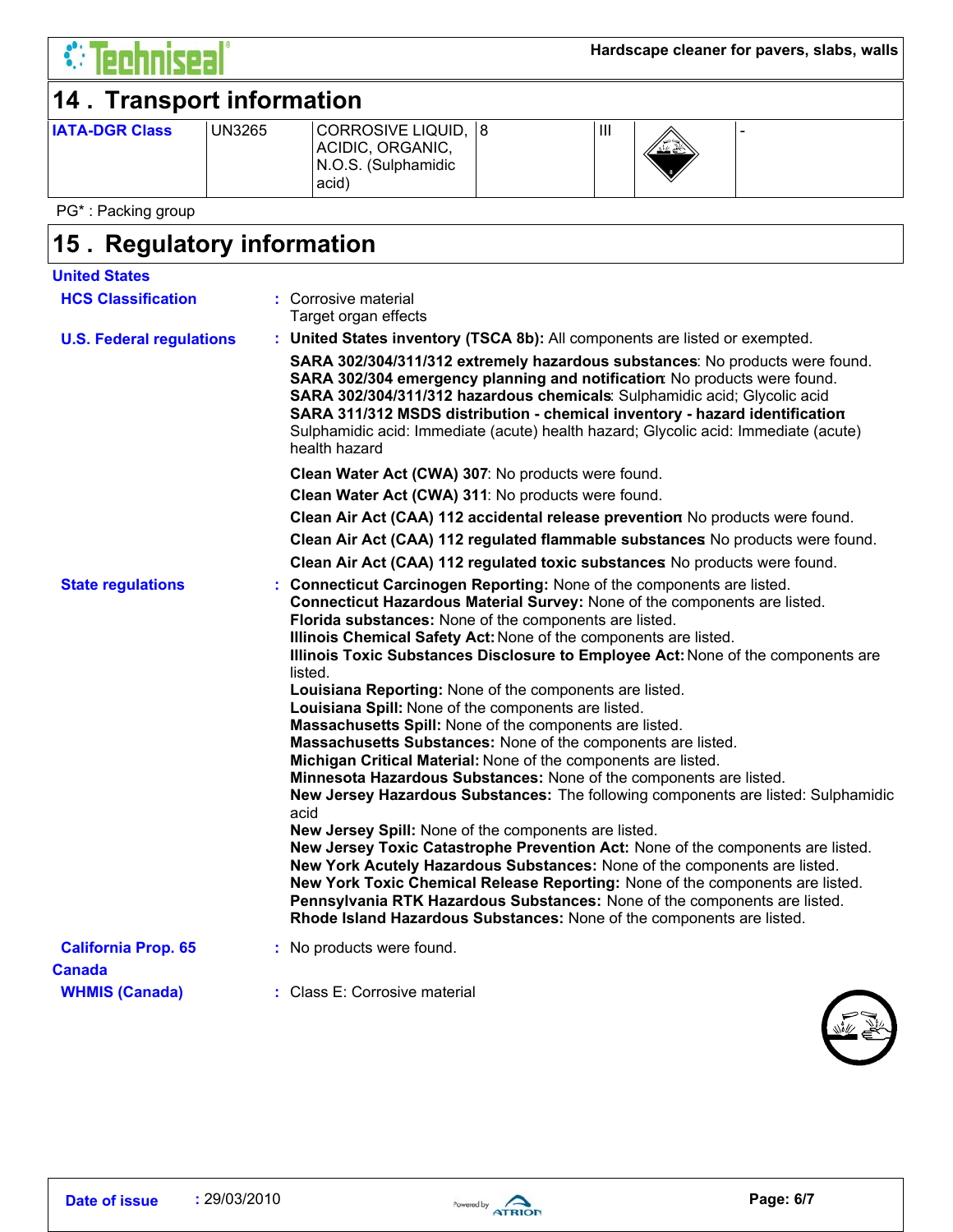### **15 . Regulatory information**

| <b>Canadian lists</b> | : CEPA Toxic substances: None of the components are listed.              |
|-----------------------|--------------------------------------------------------------------------|
|                       | <b>Canadian ARET:</b> None of the components are listed.                 |
|                       | <b>Canadian NPRI:</b> None of the components are listed.                 |
|                       | Alberta Designated Substances: None of the components are listed.        |
|                       | <b>Ontario Designated Substances: None of the components are listed.</b> |
|                       | Quebec Designated Substances: None of the components are listed.         |
|                       |                                                                          |

#### **Canada inventory** : All components are listed or exempted.

**This product has been classified in accordance with the hazard criteria of the Controlled Products Regulations and the MSDS contains all the information required by the Controlled Products Regulations.**

#### **International regulations**

**International lists :**

This product, (and its ingredients) is (are) listed on national inventories, or is (are) exempted from being listed, in Australia (AICS), in Europe (EINECS/ELINCS), in Korea (TCCL), in Japan (METI), in the Philippines (RA6969).

### **Other information 16 .**

| Label requirements | : CAUSES RESPIRATORY TRACT, EYE AND SKIN BURNS. MAY BE HARMFUL IF<br>SWALLOWED. CONTAINS MATERIAL THAT CAN CAUSE TARGET ORGAN<br>DAMAGE. |
|--------------------|------------------------------------------------------------------------------------------------------------------------------------------|
|                    |                                                                                                                                          |

**Hazardous Material Information System (U.S.A.)**



#### **HAZARD RATINGS**

|  | 4- Extreme                          |
|--|-------------------------------------|
|  | 3- Serious                          |
|  | 2- Moderate                         |
|  | 1-Slight                            |
|  | 0- Minimal                          |
|  | See section 8 for more detailed     |
|  | information on personal protection. |

**The customer is responsible for determining the PPE code for this material.**

**:**

**:**

1

**National Fire Protection Association (U.S.A.)**



**References :** ANSI Z400.1, MSDS Standard, 2004. - Manufacturer's Material Safety Data Sheet. - **Date of issue :** 09/30/2008 29CFR Part1910.1200 OSHA MSDS Requirements. - 49CFR Table List of Hazardous Materials, UN#, Proper Shipping Names, PG. - Canada Gazette Part II, Vol. 122, No. 2. Registration SOR/88-64, 31 December 1987. Hazardous Products Act "Ingredient Disclosure List" - Canadian Transport of Dangerous Goods, Regulations and Schedules, Clear Language version 2005.

### **Version :**

### **Notice to reader**

**To the best of our knowledge, the information contained herein is accurate. However, neither the above named supplier nor any of its subsidiaries assumes any liability whatsoever for the accuracy or completeness of the information contained herein. Final determination of suitability of any material is the sole responsibility of the user. All materials may present unknown hazards and should be used with caution. Although certain hazards are described herein, we cannot guarantee that these are the only hazards that exist.**

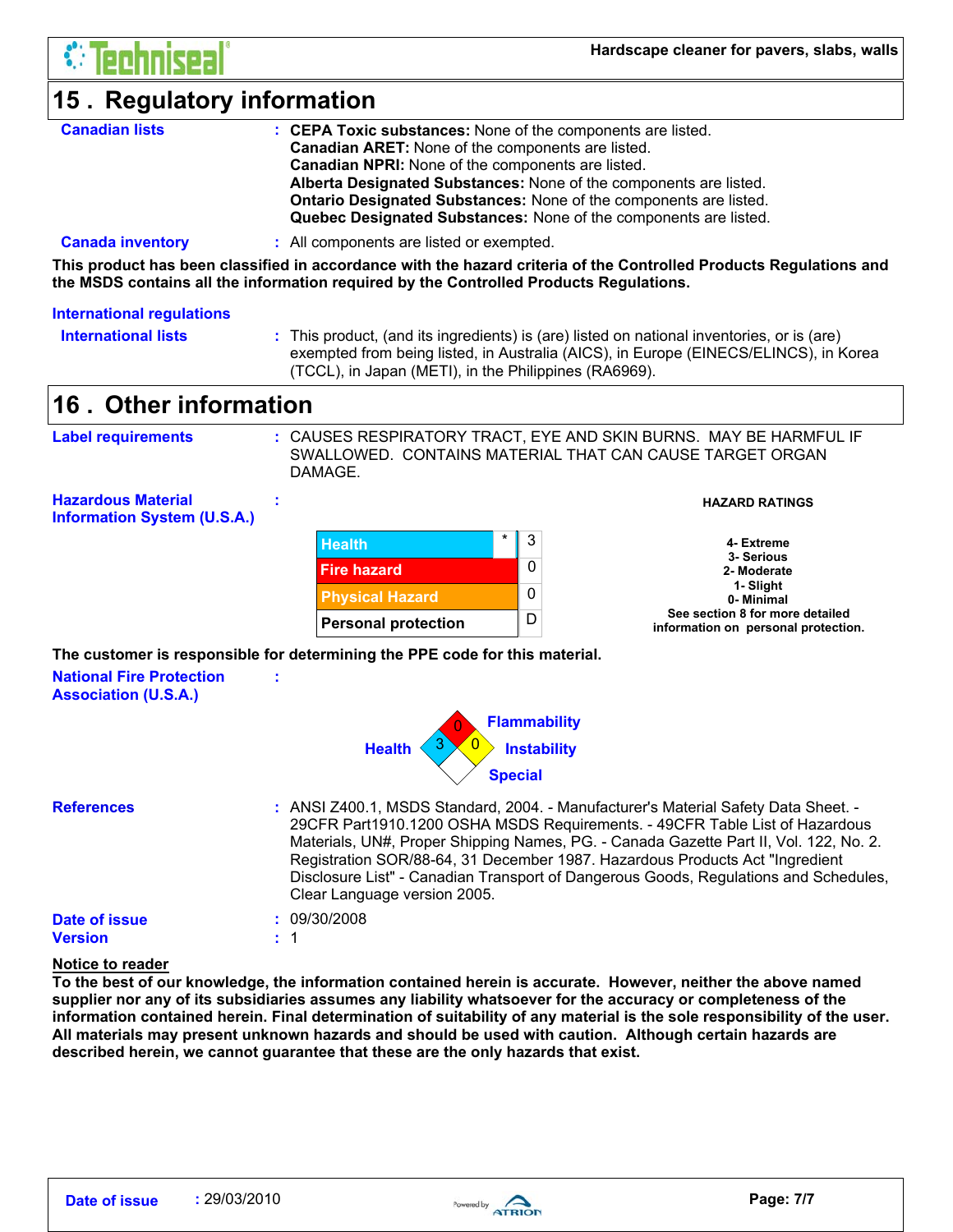## **Fiche signalétique**



**013-1692 (141-503) - Shampoing pour pavés, dalles, murets**

#### **Identification du produit et de l'entreprise 1 .**

| Nom du produit                | : Shampoing pour pavés, dalles, murets                                                                                                                                                                    |
|-------------------------------|-----------------------------------------------------------------------------------------------------------------------------------------------------------------------------------------------------------|
| <b>Utilisations</b>           | : Utiliser pour enlever la saleté incrustée sur la plupart des matériaux d'aménagement<br>paysager tels que les pavés, dalles et blocs en béton, la pierre naturelle1, le béton coulé<br>ou estampé, etc. |
| <b>Fournisseur/Fabriquant</b> | : Techniseal<br>300. avenue Liberté<br>Candiac, QC, Canada, J5R 6X1<br>Tel: (514) 523-2110<br>Toll free: 1-800-465-7325<br>Fax: (450) 633-3035                                                            |
| Nom du responsable            | : Services Réglementaires Atrion, Inc.                                                                                                                                                                    |
| En cas d'urgence              | $:$ CANUTEC (613) 996-6666                                                                                                                                                                                |

#### **Identification des dangers 2 .**

| <b>État physique</b>                      | : Liquide.                                                                                                                                                                                                                                                                                                |
|-------------------------------------------|-----------------------------------------------------------------------------------------------------------------------------------------------------------------------------------------------------------------------------------------------------------------------------------------------------------|
| <b>Statut OSHA/HCS</b>                    | : Ce produit est considéré dangereux selon la norme OSHA sur la communication de<br>renseignements à l'égard des matières dangereuses (29 CFR 1910.1200).                                                                                                                                                 |
| <b>Vue d'ensemble des</b><br>urgences     | : DANGER!                                                                                                                                                                                                                                                                                                 |
|                                           | CAUSE DES BRÛLURES DANS LES VOIES RESPIRATOIRES, AINSI QUE DES<br>BRÛLURES OCULAIRES ET CUTANÉES. PEUT ÊTRE NOCIF EN CAS D'INGESTION.<br>CONTIENT UNE SUBSTANCE CAPABLE D'ENDOMMAGER L'ORGANE CIBLE.                                                                                                      |
|                                           | Éviter de respirer les vapeurs ou le brouillard. Ne pas ingérer. Éviter tout contact avec<br>les yeux, la peau et les vêtements. Utiliser uniquement dans un environnement bien<br>aéré. Garder le récipient hermétiquement fermé lorsque le produit n'est pas utilisé.<br>Laver abondamment après usage. |
| Effets aigus potentiels sur la santé      |                                                                                                                                                                                                                                                                                                           |
| <b>Inhalation</b>                         | : Corrosif pour les voies respiratoires. L'exposition aux produits de décomposition peut<br>présenter des risques pour la santé. Des effets graves peuvent se produire à<br>retardement après une exposition.                                                                                             |
| <b>Ingestion</b>                          | : Peut causer des brûlures à la bouche, à la gorge et à l'estomac. Peut être nocif en cas<br>d'ingestion.                                                                                                                                                                                                 |
| Peau                                      | : Corrosif pour la peau. Provoque des brûlures.                                                                                                                                                                                                                                                           |
| Yeux                                      | : Corrosif pour les yeux. Provoque des brûlures.                                                                                                                                                                                                                                                          |
| Effets chroniques potentiels sur la santé |                                                                                                                                                                                                                                                                                                           |
| <b>Effets chroniques</b>                  | : Contient une substance capable d'endommager l'organe cible.                                                                                                                                                                                                                                             |
| <b>Cancérogénicité</b>                    | : Aucun effet important ou danger critique connu.                                                                                                                                                                                                                                                         |
| <b>Mutagénicité</b>                       | : Aucun effet important ou danger critique connu.                                                                                                                                                                                                                                                         |
| <b>Tératogénicité</b>                     | : Aucun effet important ou danger critique connu.                                                                                                                                                                                                                                                         |
| <b>Effets sur le</b><br>développement     | : Aucun effet important ou danger critique connu.                                                                                                                                                                                                                                                         |
| Effets sur la fertilité                   | : Aucun effet important ou danger critique connu.                                                                                                                                                                                                                                                         |
| <b>Organes cibles</b>                     | : Contient des produits causant des lésions aux organes suivants : peau.                                                                                                                                                                                                                                  |
| Signes/symptômes de surexposition         |                                                                                                                                                                                                                                                                                                           |
| <b>Inhalation</b>                         | : Les symptômes néfastes peuvent éventuellement comprendre ce qui suit:<br>irritation des voies respiratoires<br>toux                                                                                                                                                                                     |

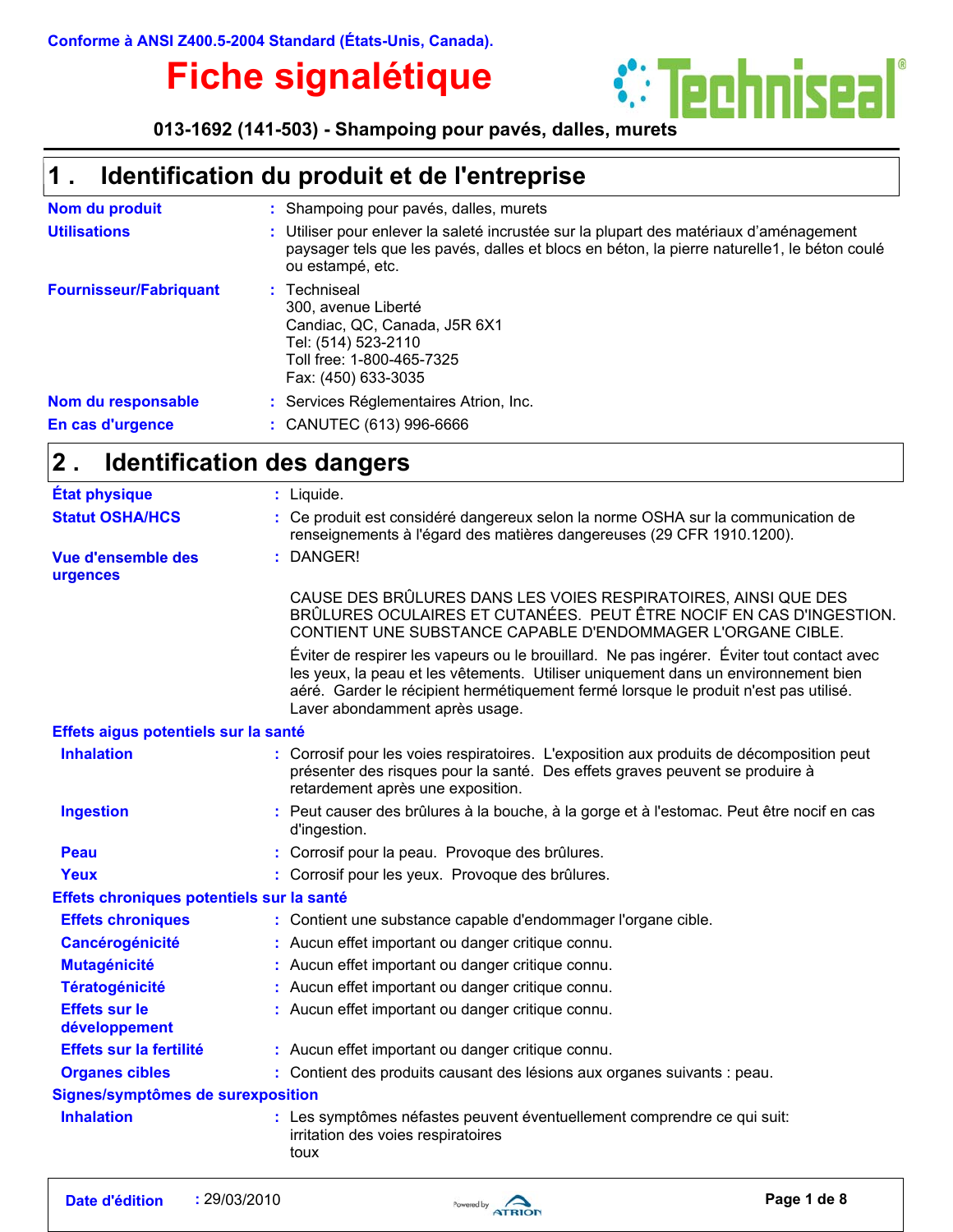### **2 . Identification des dangers**

| <b>Ingestion</b>                                                         | : Les symptômes néfastes peuvent éventuellement comprendre ce qui suit:<br>douleurs stomacales                                                                                                    |
|--------------------------------------------------------------------------|---------------------------------------------------------------------------------------------------------------------------------------------------------------------------------------------------|
| Peau                                                                     | : Les symptômes néfastes peuvent éventuellement comprendre ce qui suit:<br>douleur ou irritation<br>rougeur<br>la formation d'ampoules peut éventuellement apparaître                             |
| Yeux                                                                     | : Les symptômes néfastes peuvent éventuellement comprendre ce qui suit:<br>douleur<br>larmoiement<br>rougeur                                                                                      |
| <b>Conditions médicales</b><br>aggravées par une<br><b>surexposition</b> | : Des désordres préexistants impliquant tous les organes de cible mentionnés dans cette<br>fiche signalétique en tant qu'étant en danger peuvent être aggravés par surexposition à<br>ce produit. |

**Voir Information toxicologique (section 11)**

### **3 . Information sur les composants**

|                                        | États-Unis    |                      |                      |  |
|----------------------------------------|---------------|----------------------|----------------------|--|
| <b>Nom</b>                             |               | <b>Numéro CAS</b>    | $\frac{9}{6}$        |  |
| Acide sulfamidique<br>Acide glycolique |               | 5329-14-6<br>79-14-1 | $10 - 30$<br>$1 - 5$ |  |
|                                        | <b>Canada</b> |                      |                      |  |
| <b>Nom</b>                             |               | <b>Numéro CAS</b>    | $\frac{9}{6}$        |  |

**Dans l'état actuel des connaissances du fournisseur et dans les concentrations d'application, aucun autre ingrédient présent n'est classé comme dangereux pour la santé ou l'environnement, et donc nécessiterait de figurer dans cette section.**

#### **Description des premiers secours à porter en cas d'urgence 4 .**

Acide sulfamidique 10 - 30 Acide glycolique 1.5

| <b>Contact avec les yeux</b>     | : Vérifier si la victime porte des verres de contact et dans ce cas, les lui enlever. En cas de<br>contact, rincer immédiatement les yeux à l'eau courante pendant au moins 20 minutes.<br>Consulter un médecin immédiatement.                                                                                                                                                                                                                    |
|----------------------------------|---------------------------------------------------------------------------------------------------------------------------------------------------------------------------------------------------------------------------------------------------------------------------------------------------------------------------------------------------------------------------------------------------------------------------------------------------|
| <b>Contact avec la peau</b>      | : En cas de contact, rincer immédiatement la peau à grande eau pendant au moins 20<br>minutes. Consulter un médecin immédiatement.                                                                                                                                                                                                                                                                                                                |
| <b>Inhalation</b>                | : En cas d'inhalation, déplacer à l'air frais. En l'absence de respiration, recourir à la<br>respiration artificielle. Si respirer est difficile, donner de l'oxygène. Consulter un médecin<br>immédiatement.                                                                                                                                                                                                                                     |
| <b>Ingestion</b>                 | : Ne pas faire vomir. Ne rien faire ingérer à une personne inconsciente. Consulter un<br>médecin immédiatement.                                                                                                                                                                                                                                                                                                                                   |
| <b>Protection des sauveteurs</b> | : Ne prendre aucune mesure impliquant un risque personnel ou en l'absence de formation<br>adéquate. Si l'on soupçonne que des fumées sont encore présentes, le sauveteur devra<br>porter un masque adéquat ou un appareil de protection respiratoire autonome. Le<br>bouche-à-bouche peut se révéler dangereux pour la personne portant secours. Laver<br>abondamment à l'eau les vêtements contaminés avant de les retirer, ou porter des gants. |
| Note au médecin traitant         | : En cas d'inhalation de produits de décomposition dans un feu, des symptômes peuvent<br>se manifester à retardement. La personne exposée peut nécessiter une surveillance<br>médicale pendant 48 heures.                                                                                                                                                                                                                                         |

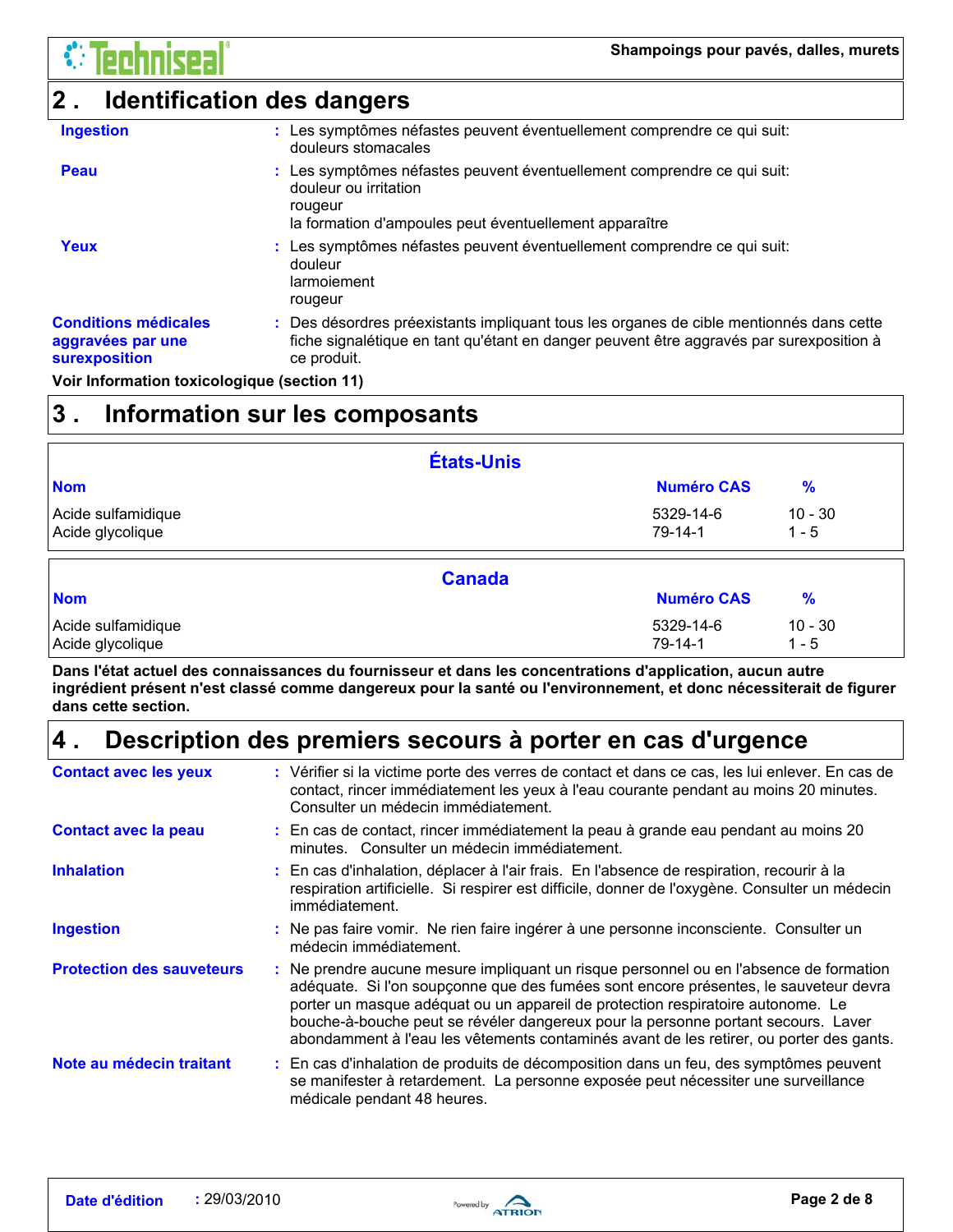

#### **Mesures de lutte contre l'incendie 5 .**

| Inflammabilité du produit<br><b>Moyens d'extinction</b>                                             | : Not flammable.                                                                                                                                                                              |
|-----------------------------------------------------------------------------------------------------|-----------------------------------------------------------------------------------------------------------------------------------------------------------------------------------------------|
| <b>Utilisables</b>                                                                                  | : Employer un agent extincteur qui convient aux feux environnants.                                                                                                                            |
| <b>Non utilisables</b>                                                                              | $:$ Aucun connu.                                                                                                                                                                              |
| <b>Produit de décomposition</b><br>thermique dangereux                                              | : Les produits de décomposition peuvent éventuellement comprendre les substances<br>suivantes:<br>dioxyde de carbone<br>monoxyde de carbone<br>oxydes d'azote<br>oxydes de soufre             |
| <b>Équipement de protection</b><br>spécial pour le personnel<br>préposé à la lutte contre le<br>feu | : Il est impératif que les pompiers portent un équipement de protection adéquat, ainsi qu'un<br>appareil respiratoire autonome (ARA) équipé d'un masque couvre-visage à pression<br>positive. |

#### **Mesures à prendre en cas de dispersion accidentelle 6 .**

| <b>Précautions individuelles</b>        | : Ne prendre aucune mesure impliquant un risque personnel ou en l'absence de formation<br>adéquate. Évacuer les environs. Empêcher l'accès aux personnes gênantes ou non<br>protégées. NE PAS TOUCHER ni marcher dans le produit répandu. Éviter de respirer<br>les vapeurs ou le brouillard. Assurer une ventilation adéquate. Porter un appareil<br>respiratoire approprié lorsque le système de ventilation est inadéquat. Revêtir un<br>équipement de protection individuelle approprié (voir Section 8).                                                                                                                                                                                                                                                                                                                                                                                                                                |
|-----------------------------------------|----------------------------------------------------------------------------------------------------------------------------------------------------------------------------------------------------------------------------------------------------------------------------------------------------------------------------------------------------------------------------------------------------------------------------------------------------------------------------------------------------------------------------------------------------------------------------------------------------------------------------------------------------------------------------------------------------------------------------------------------------------------------------------------------------------------------------------------------------------------------------------------------------------------------------------------------|
| <b>Précautions</b><br>environnementales | : Évitez la dispersion des matériaux déversés, ainsi que leur écoulement et tout contact<br>avec le sol, les voies navigables, les drains et les égouts. Avertir les autorités<br>compétentes si le produit a engendré une pollution environnementale (égouts, voies<br>navigables, sol ou air)                                                                                                                                                                                                                                                                                                                                                                                                                                                                                                                                                                                                                                              |
| Méthodes de nettoyage                   |                                                                                                                                                                                                                                                                                                                                                                                                                                                                                                                                                                                                                                                                                                                                                                                                                                                                                                                                              |
| Petit déversement                       | : Arrêter la fuite si cela ne présente aucun risque. Écarter les conteneurs de la zone de<br>déversement. Diluer avec de l'eau et éponger si la matière est soluble dans l'eau ou<br>absorber avec un matériau sec inerte et placer dans un récipient approprié pour<br>l'élimination des déchets. Éliminer par l'intermédiaire d'une entreprise spécialisée<br>autorisée.                                                                                                                                                                                                                                                                                                                                                                                                                                                                                                                                                                   |
| <b>Grand déversement</b>                | : Arrêter la fuite si cela ne présente aucun risque. Écarter les conteneurs de la zone de<br>déversement. S'approcher des émanations par l'amont. Empêcher la pénétration dans<br>les égoûts, les cours d'eau, les sous-sol ou les zones confinées. Éliminer les<br>déversements dans une station de traitement des effluents ou procéder de la façon<br>suivante. Contenir les fuites et les ramasser à l'aide de matières absorbantes non<br>combustibles telles que le sable, la terre, la vermiculite, la terre à diatomées. Les placer<br>ensuite dans un récipient pour élimination conformément à la réglementation locale (voir<br>section 13). Éliminer par l'intermédiaire d'une entreprise spécialisée autorisée. Le<br>matériel absorbant contaminé peut poser le même danger que le produit déversé. Nota :<br>Voir section 1 pour de l'information relative aux urgences et voir section 13 pour<br>l'élimination des déchets. |

#### **Précautions de stockage, d'emploi et de manipulation 7 .**

**Manutention :**

Revêtir un équipement de protection individuelle approprié (voir Section 8). Il est interdit de manger, boire ou fumer dans les endroits où ce produit est manipulé, entreposé ou traité. Les personnes travaillant avec ce produit devraient se laver les mains et la figure avant de manger, boire ou fumer. Éviter tout contact avec les yeux, la peau et les vêtements. Éviter de respirer les vapeurs ou le brouillard. Ne pas ingérer. Utiliser uniquement dans un environnement bien aéré. Porter un appareil respiratoire approprié lorsque le système de ventilation est inadéquat. Garder dans le contenant d'origine ou dans un autre contenant de substitution homologué fabriqué à partir d'un matériau compatible et tenu hermétiquement clos lorsqu'il n'est pas utilisé. Les conteneurs vides

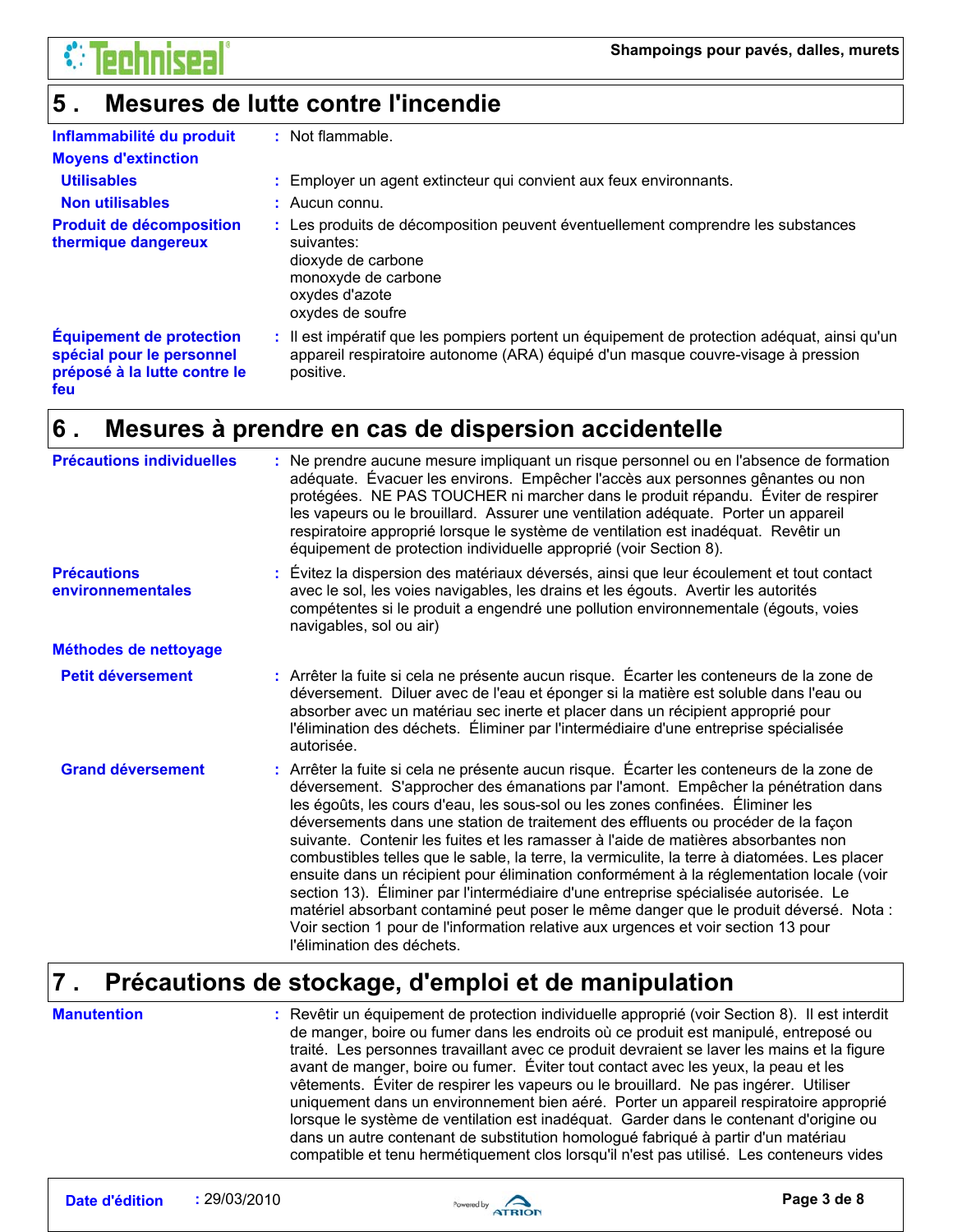

### **7 . Précautions de stockage, d'emploi et de manipulation**

retiennent des résidus de produit et peuvent présenter un danger. Ne pas réutiliser ce conteneur.

#### **Entreposage :**

Entreposer conformément à la réglementation locale. Entreposer dans le contenant original à l'abri de la lumière solaire, dans un endroit sec, frais et bien ventilé, à l'écart des substances incompatibles (voir la section 10), de la nourriture et de la boisson. Garder le récipient hermétiquement fermé lorsque le produit n'est pas utilisé. Les récipients ouverts doivent être refermés avec soin et maintenus en position verticale afin d'éviter les fuites. Ne pas stocker dans des conteneurs non étiquetés. Utiliser un récipient approprié pour éviter toute contamination du milieu ambiant.

### **Procédures de contrôle de l'exposition des travailleurs et caractéristiques des équipements de protection individuelle 8 .**

### **Consulter les responsables locaux compétents pour connaître les valeurs considérées comme acceptables.**

| Procédures de surveillance<br>recommandées                     | Si ce produit contient des ingrédients présentant des limites d'exposition, il peut s'avérer<br>nécessaire de procéder à un examen des personnes et de l'atmosphère sur le lieu de<br>travail ou d'effectuer un contrôle biologique pour déterminer l'efficacité de la ventilation,<br>définir d'autres mesures de contrôle, et/ou statuer sur la nécessité d'utiliser du matériel de<br>protection des voies respiratoires.                                                |
|----------------------------------------------------------------|-----------------------------------------------------------------------------------------------------------------------------------------------------------------------------------------------------------------------------------------------------------------------------------------------------------------------------------------------------------------------------------------------------------------------------------------------------------------------------|
| <b>Mesures techniques</b>                                      | : Utiliser uniquement dans un environnement bien aéré. Si les manipulations de<br>l'utilisateur provoquent de la poussière, des fumées, des gaz, des vapeurs ou du<br>brouillard, utiliser des enceintes fermées, une ventilation par aspiration à la source, ou<br>d'autres systèmes de contrôle automatique intégrés afin de maintenir le seuil d'exposition<br>du technicien aux contaminants en suspension dans l'air inférieur aux limites<br>recommandées ou légales. |
| <b>Mesures d'hygiène</b>                                       | : Après manipulation de produits chimiques, lavez-vous les mains, les avant-bras et le<br>visage avec soin avant de manger, de fumer, d'aller aux toilettes et une fois votre travail<br>terminé. Utiliser les techniques appropriées pour retirer les vêtements contaminés. Laver<br>les vêtements contaminés avant de les réutiliser. Assurez-vous que des bassins<br>oculaires et des douches de décontamination sont installés près des postes de travail.              |
| <b>Protection individuelle</b>                                 |                                                                                                                                                                                                                                                                                                                                                                                                                                                                             |
| Yeux                                                           | $:$ Écran facial.                                                                                                                                                                                                                                                                                                                                                                                                                                                           |
| Peau                                                           | Tablier en matière synthétique.                                                                                                                                                                                                                                                                                                                                                                                                                                             |
| <b>Respiratoire</b>                                            | Munissez-vous d'un appareil de protection respiratoire à adduction d'air filtré parfaitement<br>ajusté, conforme à une norme approuvée, si une évaluation des risques le préconise. Le<br>choix du respirateur doit être fondé en fonction des niveaux d'expositions prévus ou<br>connus, du danger que représente le produit et des limites d'utilisation sécuritaire du<br>respirateur retenu.                                                                            |
| <b>Mains</b>                                                   | : Gants de nitrile.                                                                                                                                                                                                                                                                                                                                                                                                                                                         |
| <b>Équipement de protection</b><br>individuelle (Pictogrammes) |                                                                                                                                                                                                                                                                                                                                                                                                                                                                             |
| <b>HMIS Code/Équipement de</b><br>protection individuelle      | : D                                                                                                                                                                                                                                                                                                                                                                                                                                                                         |
| <b>Contrôle de l'action des</b><br>agents d'environnement      | : Il importe de tester les émissions provenant des systèmes d'aération et du matériel de<br>fabrication pour vous assurer qu'elles sont conformes aux exigences de la législation sur<br>la protection de l'environnement. Dans certains cas, il sera nécessaire d'équiper le<br>matériel de fabrication d'un épurateur de gaz ou d'un filtre ou de le modifier                                                                                                             |



techniquement afin de réduire les émissions à des niveaux acceptables.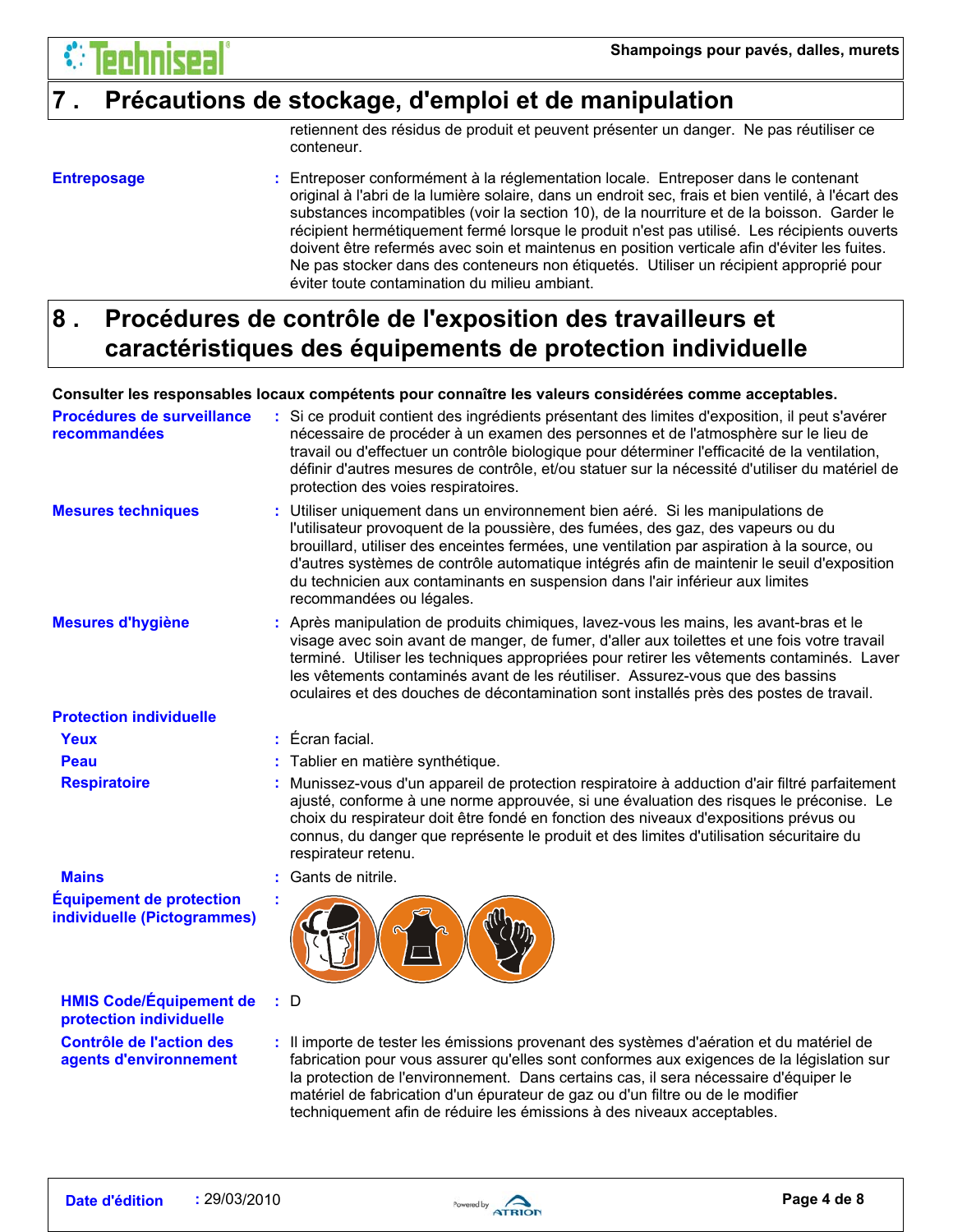#### **Propriétés physico-chimiques 9 .**

#### **État physique**

: Liquide.

**pH**

1.1 [Conc. (% poids / poids): 1%] **:**

#### Miscible dans l'eau. **: Solubilité**

### **Stabilité du produit et réactivité 10 .**

| <b>Stabilité</b>                              | : Le produit est stable.                                                                                                      |
|-----------------------------------------------|-------------------------------------------------------------------------------------------------------------------------------|
| <b>Polymérisation Dangereuse</b>              | Dans des conditions normales d'entreposage et d'utilisation, il ne se produira pas de<br>polymérisation dangereuse.           |
| <b>Conditions à éviter</b>                    | : Aucune donnée spécifique.                                                                                                   |
| Matières à éviter                             | : Réactif ou incompatible avec les matières suivantes : matières comburantes et les<br>alcalins.                              |
| <b>Produits de décomposition</b><br>dangereux | Dans des conditions normales de stockage et d'utilisation, aucun produit de<br>décomposition dangereux ne devrait apparaître. |

### **11 . Informations toxicologiques**

| <b>Toxicité aiguë</b>             |                                                  |                |               |                                                                                                                                                                          |                          |
|-----------------------------------|--------------------------------------------------|----------------|---------------|--------------------------------------------------------------------------------------------------------------------------------------------------------------------------|--------------------------|
| Nom du produit ou de l'ingrédient |                                                  | <b>Espèces</b> | <b>Dosage</b> | <b>Résultat</b>                                                                                                                                                          | <b>Exposition</b>        |
| Acide sulfamidique                |                                                  | Rat            | 3160 mg/kg    | DL50 Orale                                                                                                                                                               | $\overline{\phantom{a}}$ |
|                                   |                                                  | Rat            | $100$ mg/kg   | Dimin Intra-péritonéal                                                                                                                                                   | $\overline{\phantom{0}}$ |
| Acide glycolique                  |                                                  | Rat            | 1950 mg/kg    | DL50 Orale                                                                                                                                                               |                          |
| <b>Inhalation</b>                 | retardement après une exposition.                |                |               | : Corrosif pour les voies respiratoires. L'exposition aux produits de décomposition peut<br>présenter des risques pour la santé. Des effets graves peuvent se produire à |                          |
| <b>Ingestion</b>                  | d'ingestion.                                     |                |               | : Peut causer des brûlures à la bouche, à la gorge et à l'estomac. Peut être nocif en cas                                                                                |                          |
| Peau                              | : Corrosif pour la peau. Provoque des brûlures.  |                |               |                                                                                                                                                                          |                          |
| Yeux                              | : Corrosif pour les yeux. Provoque des brûlures. |                |               |                                                                                                                                                                          |                          |

### **Informations écotoxicologiques 12 .**

**Effets sur l'environnement :** Aucun effet important ou danger critique connu.

**Écotoxicité en milieu aquatique** Acide sulfamidique **Acide** Sulfamidique **Poisson** 96 heures Aiguë CL50 70300 à 84000 ug/L Poisson 96 heures Aiguë CL50 14200 ug/L **Nom du produit ou de l'ingrédient Lauresses Exposition Résultat** 

### **Informations sur les possibilités d'élimination des déchets 13 .**

| Élimination des déchets | : Il est important de réduire au minimum, voire d'éviter la génération de déchets chaque<br>fois que possible. Les conteneurs vides ou les doublures peuvent retenir des résidus de<br>produit. Ne se débarrasser de ce produit et de son récipient qu'en prenant toutes<br>précautions d'usage. Éliminer le surplus et les produits non recyclables par<br>l'intermédiaire d'une entreprise spécialisée autorisée. La mise au rebut de ce produit, des<br>solutions et de tous les co-produits doit obéir en permanence aux dispositions de la<br>législation sur la protection de l'environnement et l'élimination des déchets et demeurer<br>conforme aux exigences des pouvoirs publics locaux. Évitez la dispersion des matériaux<br>déversés, ainsi que leur écoulement et tout contact avec le sol, les voies navigables, les<br>drains et les égouts. |
|-------------------------|---------------------------------------------------------------------------------------------------------------------------------------------------------------------------------------------------------------------------------------------------------------------------------------------------------------------------------------------------------------------------------------------------------------------------------------------------------------------------------------------------------------------------------------------------------------------------------------------------------------------------------------------------------------------------------------------------------------------------------------------------------------------------------------------------------------------------------------------------------------|
|-------------------------|---------------------------------------------------------------------------------------------------------------------------------------------------------------------------------------------------------------------------------------------------------------------------------------------------------------------------------------------------------------------------------------------------------------------------------------------------------------------------------------------------------------------------------------------------------------------------------------------------------------------------------------------------------------------------------------------------------------------------------------------------------------------------------------------------------------------------------------------------------------|

**Il est impératif que l'élimination des déchets soit conforme aux lois et réglementations régionales, nationales et locales applicables.**

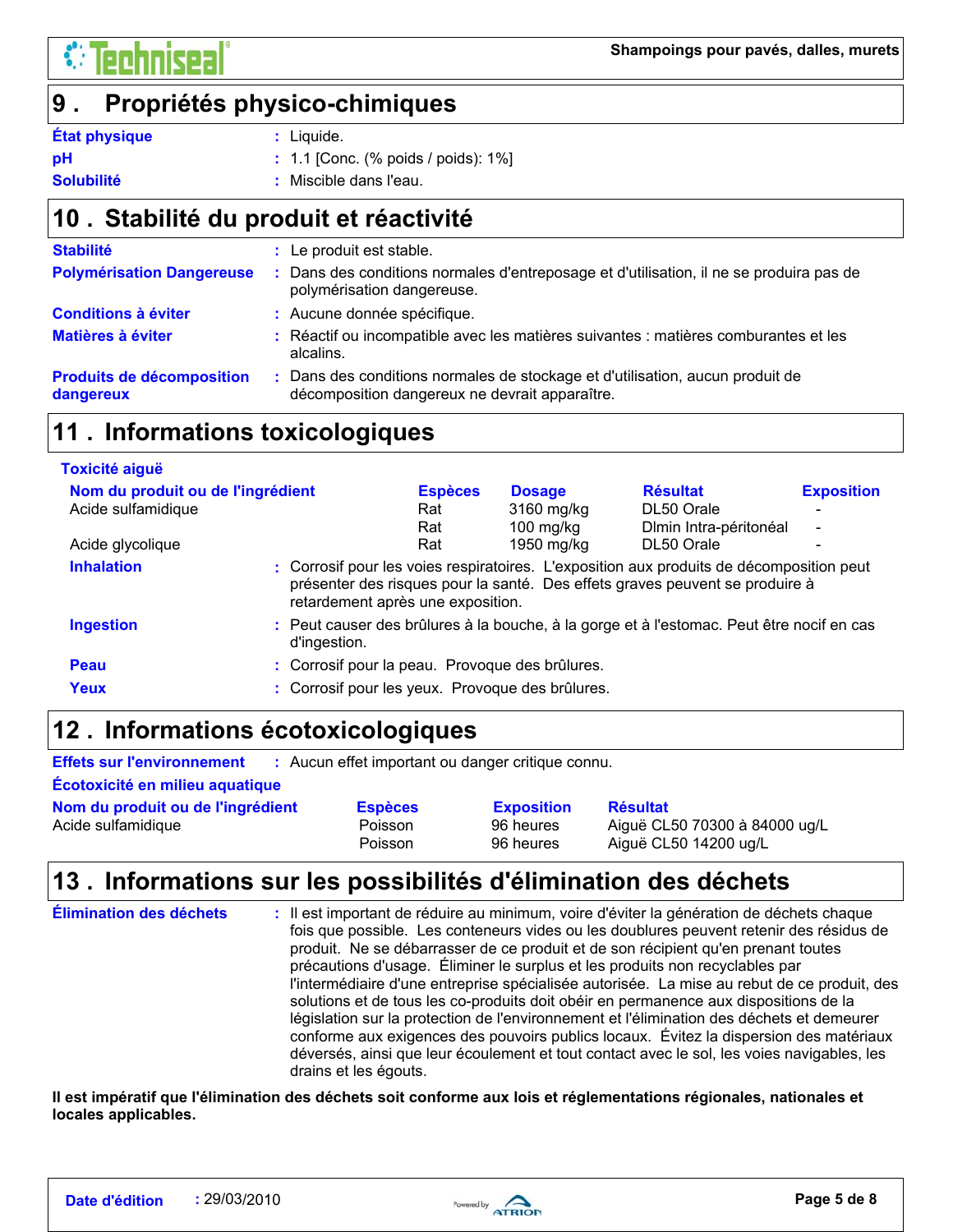### **13 . Informations sur les possibilités d'élimination des déchets**

**Reportez-vous à la Section 7 : MANUTENTION ET ENTREPOSAGE et à la Section 8 : CONTRÔLES D'EXPOSITION/PROTECTION PERSONNELLE pour tout complément d'information sur la manipulation et sur la protection du personnel.**

### **Informations relatives au transport 14 .**

| <b>AERG</b>                           | : 153            |                                                                            |                |                |                  |                            |
|---------------------------------------|------------------|----------------------------------------------------------------------------|----------------|----------------|------------------|----------------------------|
| <b>Informations</b><br>réglementaires | <b>Numéro NU</b> | Nom d'expédition<br>correct                                                | <b>Classes</b> | GE*            | <b>Étiquette</b> | <b>Autres informations</b> |
| <b>Classification pour</b><br>le DOT  | <b>UN3265</b>    | LIQUIDE CORROSIF,<br>ACIDE, ORGANIQUE,<br>N.S.A. (Acide<br>sulfamidique)   | 8              | $\mathbf{III}$ | پخت<br>CORROSIVI |                            |
| <b>Classification pour</b><br>le TMD  | <b>UN3265</b>    | LIQUIDE CORROSIF, 8<br>ACIDE, ORGANIQUE,<br>N.S.A. (Acide<br>sulfamidique) |                | $\mathbf{III}$ | <u>कर</u> हु     |                            |
| <b>Classe IMDG</b>                    | <b>UN3265</b>    | LIQUIDE CORROSIF, 8<br>ACIDE, ORGANIQUE,<br>N.S.A. (Acide<br>sulfamidique) |                | $\mathbf{III}$ | <u>भर हैं:</u>   |                            |
| <b>Classe IATA-DGR</b>                | <b>UN3265</b>    | LIQUIDE CORROSIF, 8<br>ACIDE, ORGANIQUE,<br>N.S.A. (Acide<br>sulfamidique) |                | III            | यत्र ≶           |                            |

GE\* : Groupe d'emballage

### **Informations réglementaires 15 .**

### **États-Unis**

- Produit corrosif **:**
- Effets sur les organes cibles

**Réglementations États-Unis**

**Classification HCS**

**Inventaire des États-Unis (TSCA 8b):** Tous les composants sont répertoriés ou exclus. **:**

**SARA 302/304/311/312 substances extêmement dangereuses**: Aucun produit n'a été trouvé.

**SARA 302/304 plan d'urgence et préavis**: Aucun produit n'a été trouvé. **SARA 302/304/311/312 substances dangereuses**: Acide sulfamidique; Acide glycolique **SARA 311/312 distribution de F.S. - inventaire chimique - identification des dangers**:

Acide sulfamidique: Risque immédiat (aigu) pour la santé; Acide glycolique: Risque immédiat (aigu) pour la santé

**CWA (Clean Water Act) 307**: Aucun produit n'a été trouvé.

**CWA (Clean Water Act) 311**: Aucun produit n'a été trouvé.

**CAA (Clean Air Act) 112 Prévention des déversements accidentels**: Aucun produit n'a été trouvé.

**CAA (Clean Air Act) 112 Substances inflammables réglementées**: Aucun produit n'a été trouvé.

**CAA (Clean Air Act) 112 Substances toxiques réglementées**: Aucun produit n'a été trouvé.

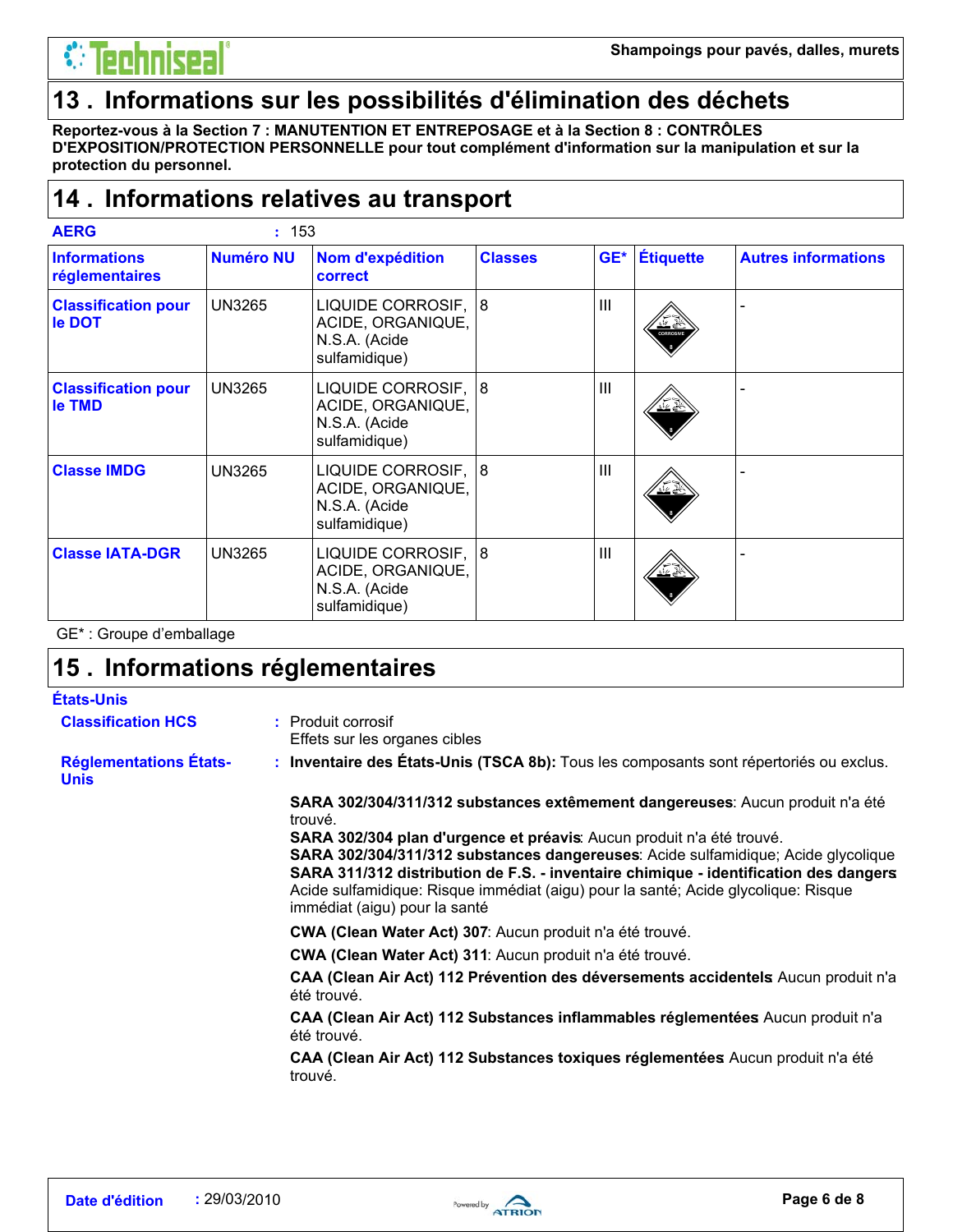# **15 . Informations réglementaires**

| Réglementations d'État      | : Publication des substances cancérigènes dans le Connecticut: Aucun des<br>composants n'est répertorié.<br>Connecticut - Inpection des substances dangereuses: Aucun des composants n'est<br>répertorié.<br>Substances en Floride: Aucun des composants n'est répertorié.<br>Loi de l'Illinois sur la sécurité des substances chimiques: Aucun des composants<br>n'est répertorié.<br>Loi de l'Illinois sur la divulgation aux employés de renseignements sur les matières<br>toxiques: Aucun des composants n'est répertorié.<br>Publication de Louisiane: Aucun des composants n'est répertorié.<br>Déversement en Louisiane: Aucun des composants n'est répertorié.<br>Déversement dans le Massachusetts: Aucun des composants n'est répertorié.<br>Substances dans le Massachusetts: Aucun des composants n'est répertorié.<br>Michigan - Matériel critique: Aucun des composants n'est répertorié.<br>Substances dangereuses dans le Minnesota: Aucun des composants n'est répertorié.<br>Substances dangereuses dans le New Jersey: Les composants suivants sont<br>répertoriés: Acide sulfamidique<br>Déversement dans le New Jersey: Aucun des composants n'est répertorié. |
|-----------------------------|--------------------------------------------------------------------------------------------------------------------------------------------------------------------------------------------------------------------------------------------------------------------------------------------------------------------------------------------------------------------------------------------------------------------------------------------------------------------------------------------------------------------------------------------------------------------------------------------------------------------------------------------------------------------------------------------------------------------------------------------------------------------------------------------------------------------------------------------------------------------------------------------------------------------------------------------------------------------------------------------------------------------------------------------------------------------------------------------------------------------------------------------------------------------------------------|
|                             |                                                                                                                                                                                                                                                                                                                                                                                                                                                                                                                                                                                                                                                                                                                                                                                                                                                                                                                                                                                                                                                                                                                                                                                      |
|                             |                                                                                                                                                                                                                                                                                                                                                                                                                                                                                                                                                                                                                                                                                                                                                                                                                                                                                                                                                                                                                                                                                                                                                                                      |
|                             |                                                                                                                                                                                                                                                                                                                                                                                                                                                                                                                                                                                                                                                                                                                                                                                                                                                                                                                                                                                                                                                                                                                                                                                      |
|                             |                                                                                                                                                                                                                                                                                                                                                                                                                                                                                                                                                                                                                                                                                                                                                                                                                                                                                                                                                                                                                                                                                                                                                                                      |
|                             |                                                                                                                                                                                                                                                                                                                                                                                                                                                                                                                                                                                                                                                                                                                                                                                                                                                                                                                                                                                                                                                                                                                                                                                      |
|                             |                                                                                                                                                                                                                                                                                                                                                                                                                                                                                                                                                                                                                                                                                                                                                                                                                                                                                                                                                                                                                                                                                                                                                                                      |
|                             |                                                                                                                                                                                                                                                                                                                                                                                                                                                                                                                                                                                                                                                                                                                                                                                                                                                                                                                                                                                                                                                                                                                                                                                      |
|                             |                                                                                                                                                                                                                                                                                                                                                                                                                                                                                                                                                                                                                                                                                                                                                                                                                                                                                                                                                                                                                                                                                                                                                                                      |
|                             |                                                                                                                                                                                                                                                                                                                                                                                                                                                                                                                                                                                                                                                                                                                                                                                                                                                                                                                                                                                                                                                                                                                                                                                      |
|                             |                                                                                                                                                                                                                                                                                                                                                                                                                                                                                                                                                                                                                                                                                                                                                                                                                                                                                                                                                                                                                                                                                                                                                                                      |
|                             |                                                                                                                                                                                                                                                                                                                                                                                                                                                                                                                                                                                                                                                                                                                                                                                                                                                                                                                                                                                                                                                                                                                                                                                      |
|                             |                                                                                                                                                                                                                                                                                                                                                                                                                                                                                                                                                                                                                                                                                                                                                                                                                                                                                                                                                                                                                                                                                                                                                                                      |
|                             |                                                                                                                                                                                                                                                                                                                                                                                                                                                                                                                                                                                                                                                                                                                                                                                                                                                                                                                                                                                                                                                                                                                                                                                      |
|                             |                                                                                                                                                                                                                                                                                                                                                                                                                                                                                                                                                                                                                                                                                                                                                                                                                                                                                                                                                                                                                                                                                                                                                                                      |
|                             |                                                                                                                                                                                                                                                                                                                                                                                                                                                                                                                                                                                                                                                                                                                                                                                                                                                                                                                                                                                                                                                                                                                                                                                      |
|                             |                                                                                                                                                                                                                                                                                                                                                                                                                                                                                                                                                                                                                                                                                                                                                                                                                                                                                                                                                                                                                                                                                                                                                                                      |
|                             | Loi du New Jersey sur la prévention des catastrophes toxiques: Aucun des<br>composants n'est répertorié.                                                                                                                                                                                                                                                                                                                                                                                                                                                                                                                                                                                                                                                                                                                                                                                                                                                                                                                                                                                                                                                                             |
|                             | New York - Substances dangereuses à effets aigus: Aucun des composants n'est                                                                                                                                                                                                                                                                                                                                                                                                                                                                                                                                                                                                                                                                                                                                                                                                                                                                                                                                                                                                                                                                                                         |
|                             | répertorié.                                                                                                                                                                                                                                                                                                                                                                                                                                                                                                                                                                                                                                                                                                                                                                                                                                                                                                                                                                                                                                                                                                                                                                          |
|                             | Publication de déversement des produits chimiques toxiques dans l'état de New                                                                                                                                                                                                                                                                                                                                                                                                                                                                                                                                                                                                                                                                                                                                                                                                                                                                                                                                                                                                                                                                                                        |
|                             | York: Aucun des composants n'est répertorié.                                                                                                                                                                                                                                                                                                                                                                                                                                                                                                                                                                                                                                                                                                                                                                                                                                                                                                                                                                                                                                                                                                                                         |
|                             | Substances dangereuses dans l'état de Pennsylvanie - Droit de savoir: Aucun des                                                                                                                                                                                                                                                                                                                                                                                                                                                                                                                                                                                                                                                                                                                                                                                                                                                                                                                                                                                                                                                                                                      |
|                             | composants n'est répertorié.                                                                                                                                                                                                                                                                                                                                                                                                                                                                                                                                                                                                                                                                                                                                                                                                                                                                                                                                                                                                                                                                                                                                                         |
|                             | Substances dangereuses dans le Rhode Island: Aucun des composants n'est                                                                                                                                                                                                                                                                                                                                                                                                                                                                                                                                                                                                                                                                                                                                                                                                                                                                                                                                                                                                                                                                                                              |
|                             | répertorié.                                                                                                                                                                                                                                                                                                                                                                                                                                                                                                                                                                                                                                                                                                                                                                                                                                                                                                                                                                                                                                                                                                                                                                          |
|                             |                                                                                                                                                                                                                                                                                                                                                                                                                                                                                                                                                                                                                                                                                                                                                                                                                                                                                                                                                                                                                                                                                                                                                                                      |
| <b>Californie prop. 65</b>  | : Aucun produit n'a été trouvé.                                                                                                                                                                                                                                                                                                                                                                                                                                                                                                                                                                                                                                                                                                                                                                                                                                                                                                                                                                                                                                                                                                                                                      |
| <b>Canada</b>               |                                                                                                                                                                                                                                                                                                                                                                                                                                                                                                                                                                                                                                                                                                                                                                                                                                                                                                                                                                                                                                                                                                                                                                                      |
| <b>SIMDUT (Canada)</b>      | : Class E: Matières corrosives                                                                                                                                                                                                                                                                                                                                                                                                                                                                                                                                                                                                                                                                                                                                                                                                                                                                                                                                                                                                                                                                                                                                                       |
|                             |                                                                                                                                                                                                                                                                                                                                                                                                                                                                                                                                                                                                                                                                                                                                                                                                                                                                                                                                                                                                                                                                                                                                                                                      |
| <b>Listes canadiennes</b>   | : Substances toxiques au sens de la LCPE (Loi canadienne sur la protection de                                                                                                                                                                                                                                                                                                                                                                                                                                                                                                                                                                                                                                                                                                                                                                                                                                                                                                                                                                                                                                                                                                        |
|                             | l'environnement): Aucun des composants n'est répertorié.                                                                                                                                                                                                                                                                                                                                                                                                                                                                                                                                                                                                                                                                                                                                                                                                                                                                                                                                                                                                                                                                                                                             |
|                             | ARET canadien: Aucun des composants n'est répertorié.                                                                                                                                                                                                                                                                                                                                                                                                                                                                                                                                                                                                                                                                                                                                                                                                                                                                                                                                                                                                                                                                                                                                |
|                             | NPRI canadien: Aucun des composants n'est répertorié.                                                                                                                                                                                                                                                                                                                                                                                                                                                                                                                                                                                                                                                                                                                                                                                                                                                                                                                                                                                                                                                                                                                                |
|                             | Substances désignées en Alberta: Aucun des composants n'est répertorié.                                                                                                                                                                                                                                                                                                                                                                                                                                                                                                                                                                                                                                                                                                                                                                                                                                                                                                                                                                                                                                                                                                              |
|                             | Substances désignées dans l'Ontario: Aucun des composants n'est répertorié.                                                                                                                                                                                                                                                                                                                                                                                                                                                                                                                                                                                                                                                                                                                                                                                                                                                                                                                                                                                                                                                                                                          |
|                             | Substances désignées au Québec: Aucun des composants n'est répertorié.                                                                                                                                                                                                                                                                                                                                                                                                                                                                                                                                                                                                                                                                                                                                                                                                                                                                                                                                                                                                                                                                                                               |
| <b>Inventaire du Canada</b> | : Tous les composants sont répertoriés ou exclus.                                                                                                                                                                                                                                                                                                                                                                                                                                                                                                                                                                                                                                                                                                                                                                                                                                                                                                                                                                                                                                                                                                                                    |
|                             | Le produit a été classé conformément aux critères de danger énoncés dans le Règlement sur les produits contrôlés<br>et la fiche signalétique contient tous les renseignements exigés par le Règlement sur les produits contrôlés.                                                                                                                                                                                                                                                                                                                                                                                                                                                                                                                                                                                                                                                                                                                                                                                                                                                                                                                                                    |

### **Réglementations Internationales**

| Listes internationales | : Ce produit, (et ses ingrédients) est (sont) inscrit(s) dans les inventaires nationaux, ou est |
|------------------------|-------------------------------------------------------------------------------------------------|
|                        | (sont) exempté(s) de l'être en Australie (AICS), en Europe (EINECS/ELINCS), en Corée            |
|                        | (TCCL), au Japon ((METI), aux Philippines (RA6969).                                             |